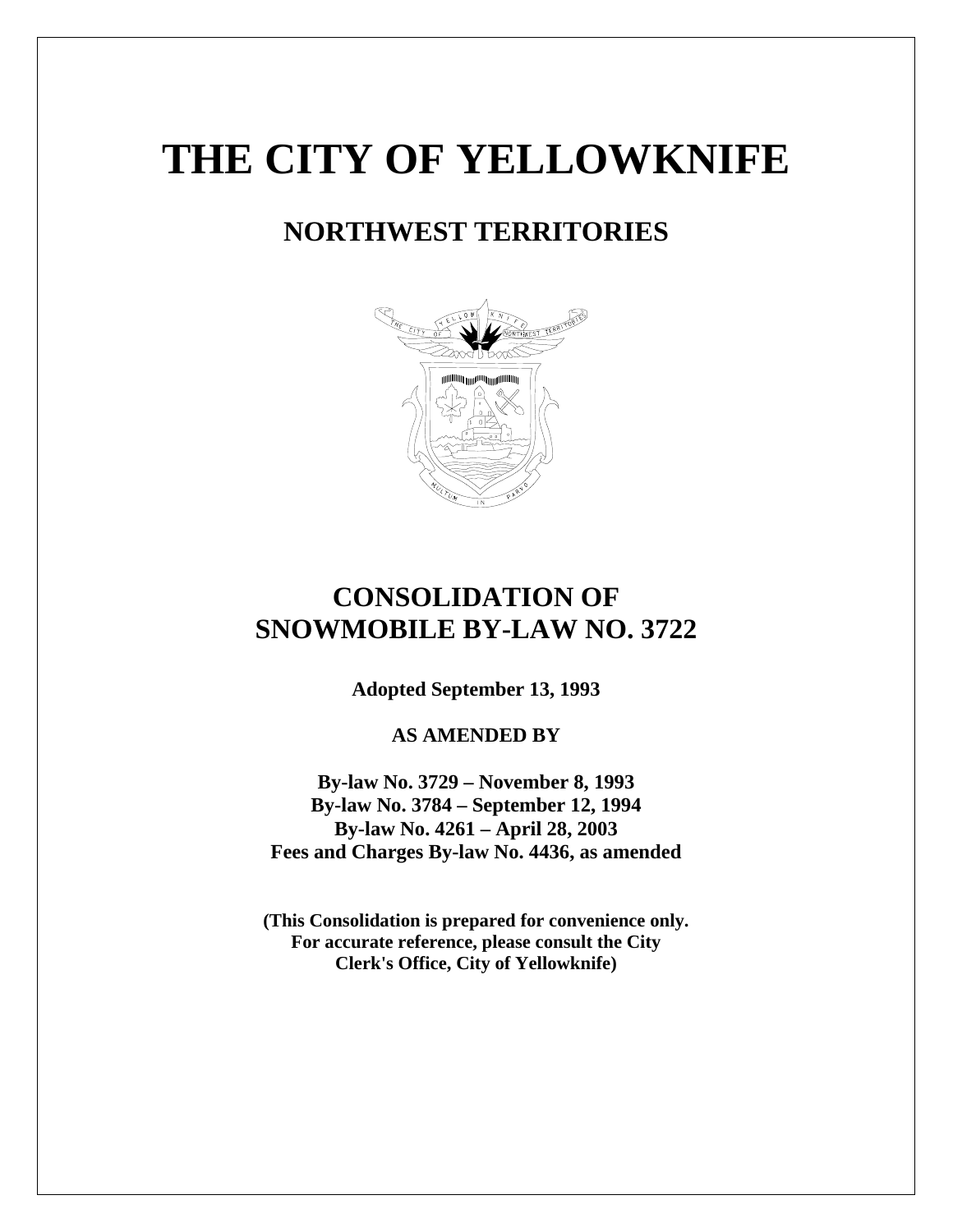#### **CITY OF YELLOWKNIFE BY-LAW NO. 3722**

A BY-LAW of the Council of the Municipal Corporation of the City of Yellowknife in the Northwest Territories, for the control, use and operation of snowmobiles on highways and other areas within the City of Yellowknife;

PURSUANT TO SECTION 5 of the All Terrain Vehicles Act, R.S.N.W.T., 1988, c.A-3; Part XII of the Motor Vehicles Act., R.S.N.W.T., 1988, c. M-16 and Sections 70, 75, 76, 104, 119, 171, 172, 173, 176, and 183 of the Cities, Towns and Villages Act, R.S.N.W.T. 1988, c. C-8 respectively;

WHEREAS the Council of the Municipal Corporation of the City of Yellowknife deems it to be in the public interest to enact a bylaw to control the use and operation of snowmobiles on highways and other areas within the municipality;

NOW, THEREFORE, THE COUNCIL OF THE MUNICIPAL CORPORATION OF THE CITY OF YELLOWKNIFE, in regular session duly assembled, enacts as follows:

#### **SHORT TITLE**

1. This by-law may be cited as the "Snowmobile By-law".

#### **DEFINITIONS**

2. In this by-law;

"accident" means an accident on or adjacent to a highway and other areas within the municipality involving a snowmobile that results in:

- a) the injury or death of a person; or
- b) damages to all property involved in the accident that appear to be \$1000.00 or more in total.

"City" means the Municipal Corporation of the City of Yellowknife;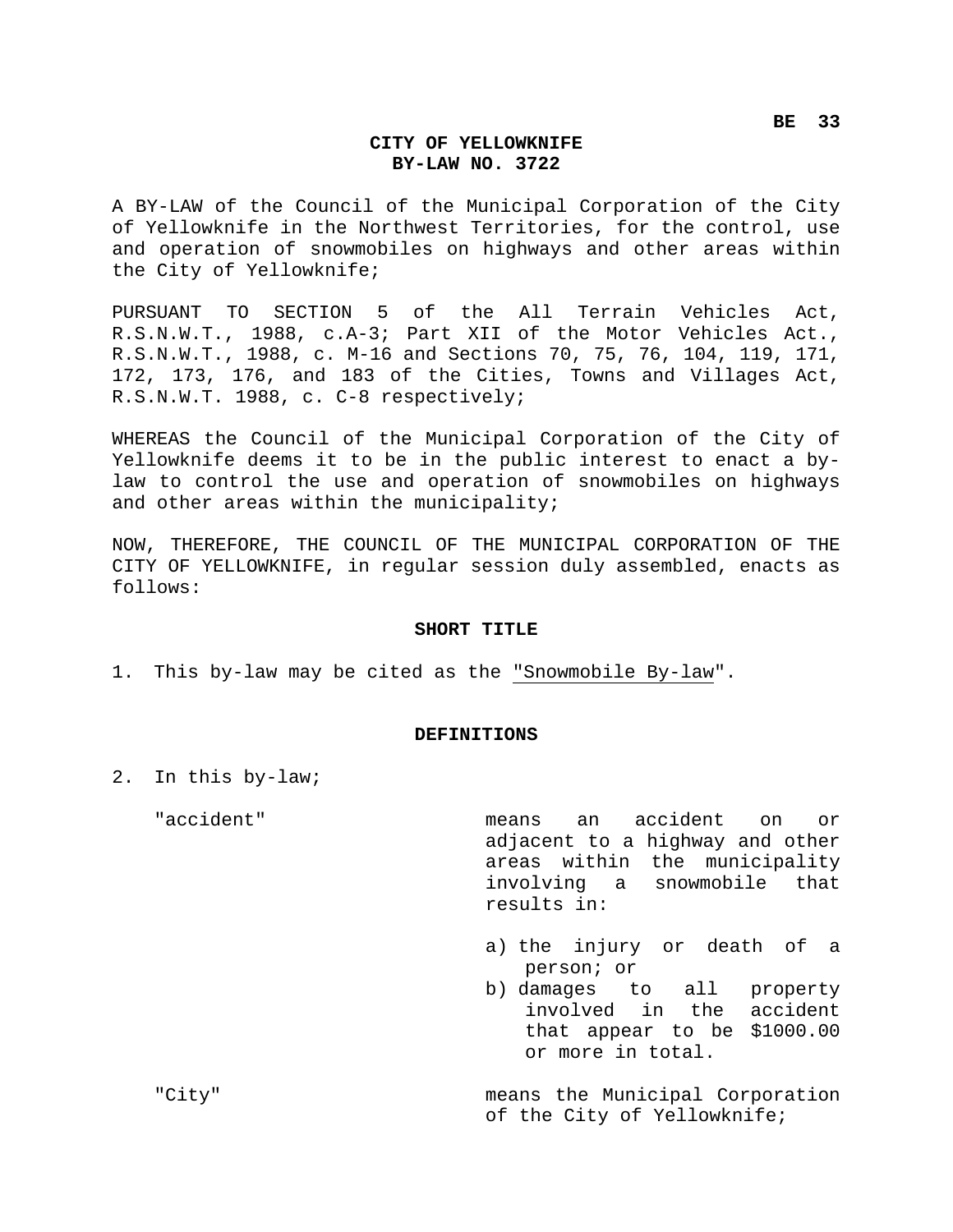| By-law No. 3722<br>Page 2 | <b>BE 33</b>                                                                                                                                                                                                                                     |  |  |
|---------------------------|--------------------------------------------------------------------------------------------------------------------------------------------------------------------------------------------------------------------------------------------------|--|--|
| "council"                 | means the Council of the City;                                                                                                                                                                                                                   |  |  |
| "dealer"                  | means a person, company, or<br>corporation, licenced by the<br>City pursuant to the Business<br>Licence By-law to buy, sell,<br>or lease<br>new and used<br>rent<br>snowmobiles or other classes of<br>all-terrain vehicles;                     |  |  |
| "driver"                  | means a person who operates a<br>snowmobile or, where the<br>snowmobile is not in motion,<br>the person who is in actual<br>physical control of the<br>snowmobile;                                                                               |  |  |
| "driver's licence"        | means a driver's licence or<br>interim driver's licence issued<br>under Part II of the Motor<br>Vehicles Act, R.S.N.W.T., 1988,<br>c. M-16 and the Driver's<br>Licence Regulations made<br>pursuant to Section 349 of the<br>Motor Vehicles Act; |  |  |
| "helmet"                  | means a rigid safety helmet<br>bearing one or more of the<br>following certification labels:<br>$CSA$ $D-230i$<br>DOT 218 or SNELL<br>M90.                                                                                                       |  |  |
| "highway"                 | means a highway as defined in<br>the Motor Vehicles Act;                                                                                                                                                                                         |  |  |
| "insurance"               | means public liability coverage<br>that insures at least to the<br>limits required by Section 144<br>of the Insurance Act,<br>R.S.N.W.T., 1988, C. I-4;                                                                                          |  |  |
| "insurance card"          | means a card issued under the<br>Insurance Act that evidences<br>issue, renewal<br>the<br>or<br>continuation of a motor vehicle<br>liability policy insuring the<br>owner of a motor vehicle in                                                  |  |  |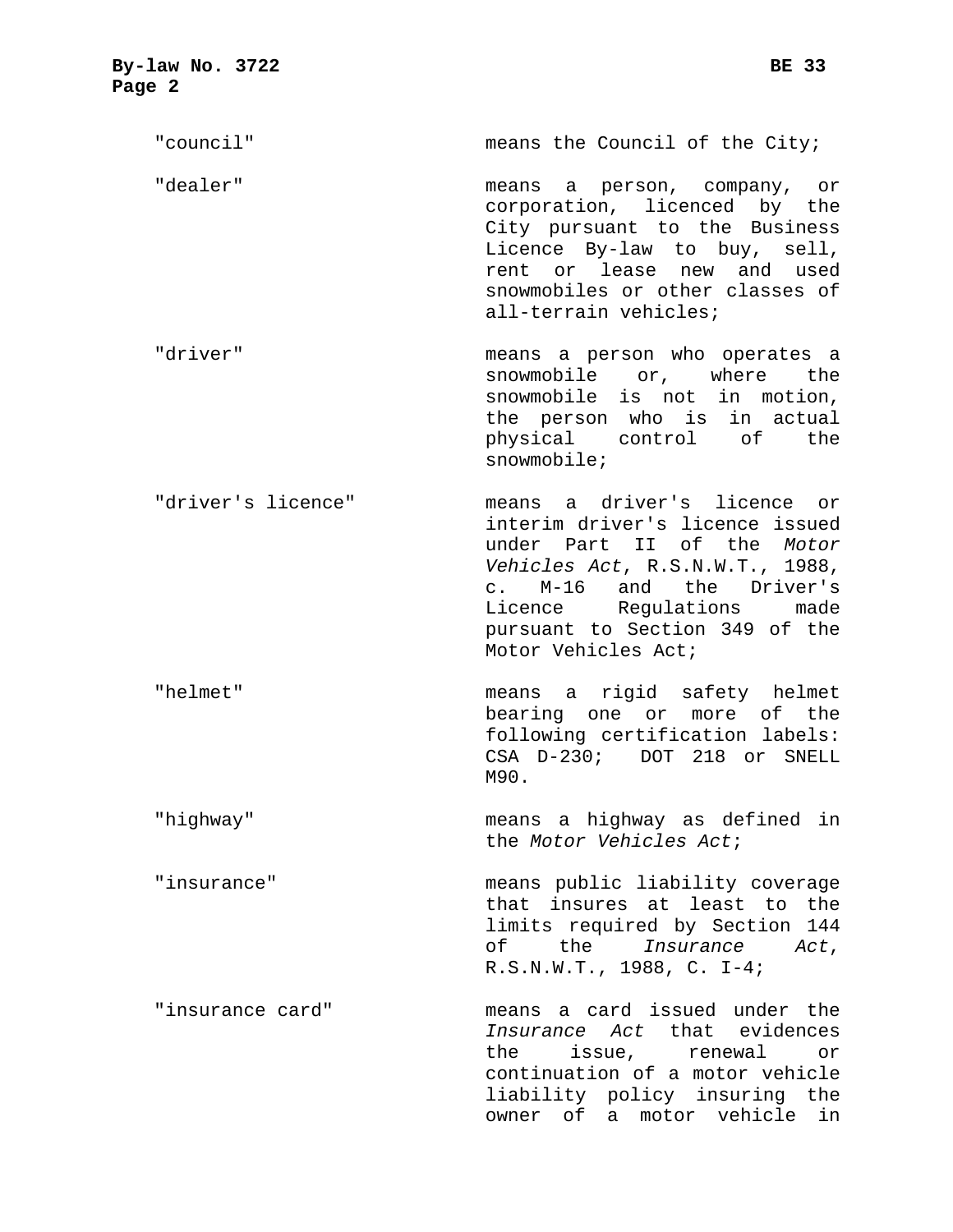| By-law No. 3722<br>Page 3 | <b>BE 33</b>                                                                                                                                                              |
|---------------------------|---------------------------------------------------------------------------------------------------------------------------------------------------------------------------|
|                           | respect of the ownership, use<br>or operation of that vehicle;                                                                                                            |
| "licence plate"           | means the licence plate issued<br>under this By-law;                                                                                                                      |
| "officer"                 | means a person who is appointed<br>in accordance with the Cities,<br>Towns and Villages Act as a By-<br>law Officer to enforce the by-<br>laws of the City of Yellowknife |

"owner" means the person in whose name a snowmobile is or is required to be licenced under this Bylaw and includes a dealer;

Yellowknife;

- "prohibited area" means an area of the City where the use of snowmobiles is forbidden;
- "Registrar" means the Manager of the Municipal Enforcement Division of the City insofar as the licencing and registration of snowmobiles is concerned;
- "registration application" means an application to register a snowmobile as prescribed by this By-law;
- "registration certificate" means a registration certificate for a snowmobile issued under the authority of this By-law;

# **as amended by By-law No. 4261 Apr 28/03**

"restricted area" means areas of the City zoned pursuant to the Zoning By-law as "NP" - Nature Preservation or "PR" - Parks and Recreation where snowmobile use is limited to specific portions of an area so zoned;

and any Peace Officer who is entitled by law to enforce the By-laws of the City of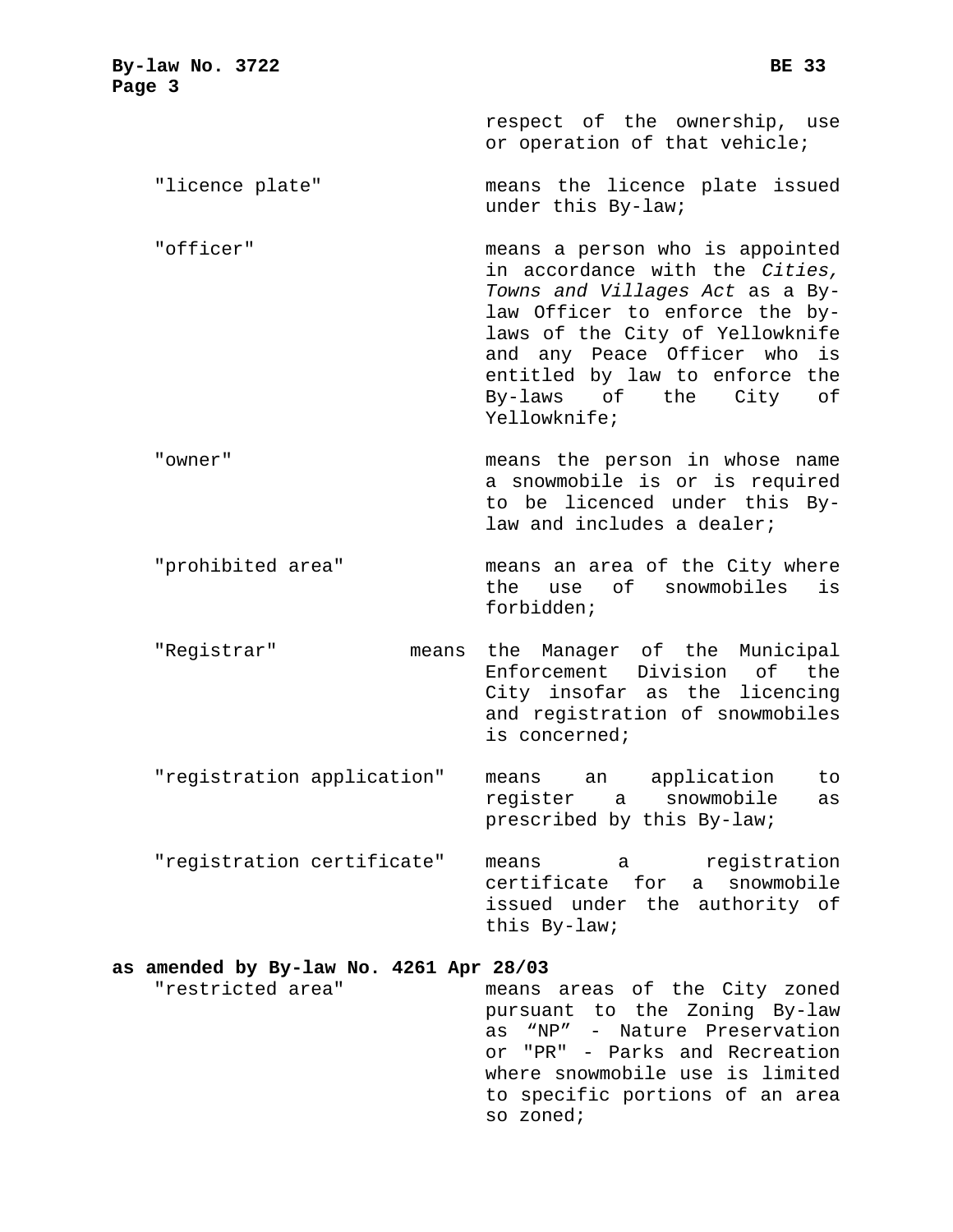- "Senior Administrative means the Senior Administrative Officer" Officer of the City appointed by pursuant to Section 43 of the *Cities, Towns, and Villages Act*, or his delegate;
- "snowmobile" means a motorized vehicle that runs on tracks or skis or a combination thereof, weighs less than 900 kg and is designed to be primarily driven on snow, ice or both;
- "snowmobile safety course means the certificate issued certificate" upon successful completion of the Snowmobile Safety Course as established by the City.
- "traffic control device" means a sign, signal, light, line marking or device placed or erected under a by-law made under subsection 346(1) of the *Motor Vehicles Act*, R.S.N.W.T., 1988, c. M-16; and

"vehicle" means a snowmobile.

#### **PART I - LICENCING AND INSURANCE**

- 3. No person shall operate a snowmobile on a highway or other area within the City unless:
	- (a) the licence plates issued to the person named on the registration certificate for the snowmobile are attached to the snowmobile; and
	- (b) the validation stickers issued with the registration certificate are firmly attached to the licence plate.
- 4. (1) The Registrar may:
	- (a) approve the form of the registration certificate, licence plate and validation sticker, registration application and notices for use under this part;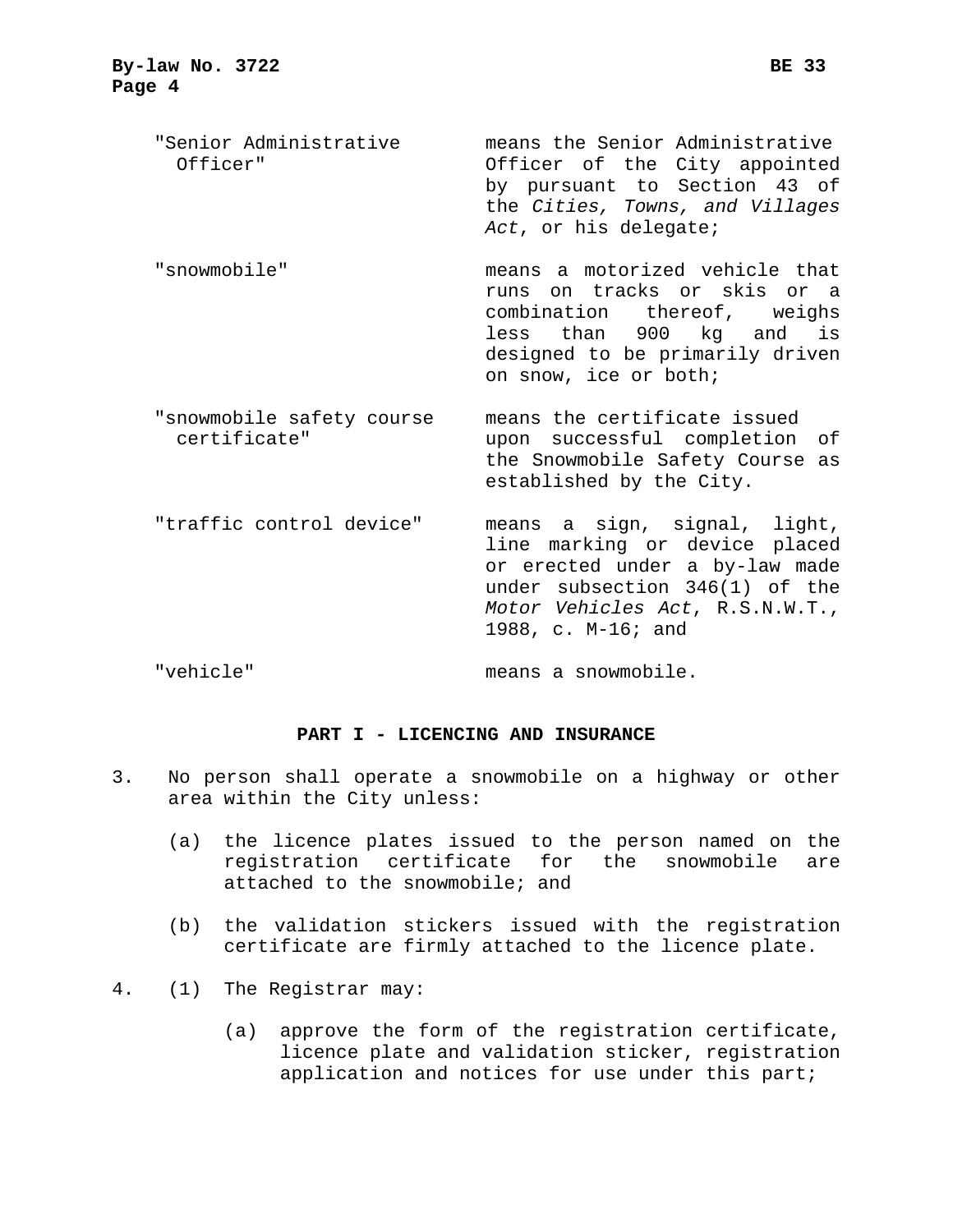- (b) authorize an employee of the City or a person who has entered into a contract with the City to perform any or all of the duties of the Registrar on behalf of and in accordance with the instructions of the Registrar; and
- (c) establish a system of temporary registration to facilitate dealers who allow their customers to test drive snowmobiles or rent snowmobiles on a short term basis.
- (2) Every registration certificate, licence plate, validation sticker application and notice for use under this part must be in a form approved by the Registrar.
- 5. The owner of a snowmobile may apply to the Registrar to have a registration certificate, licence plates or validation stickers issued for that vehicle.
- 6. (1) The Registrar shall not issue a registration certificate to an owner of a snowmobile unless:
	- (a) the owner completes a registration application which contains:
		- (i) a postal code and residential address or, if the owner is a corporation, a postal address and an address setting out the location of the owner's place of business; and
		- (ii) the make, model, colour and serial number of the snowmobile.
	- (b) the Registrar is satisfied the applicant is the owner of the snowmobile;
	- (c) the Registrar is satisfied that there is no judgment of a court in this jurisdiction for damages against the owner arising out of a traffic accident
		- (i) of which there is no insurance available for payment of the damages; and
		- (ii) that has not been satisfied within thirty (30) days of the judgment becoming final;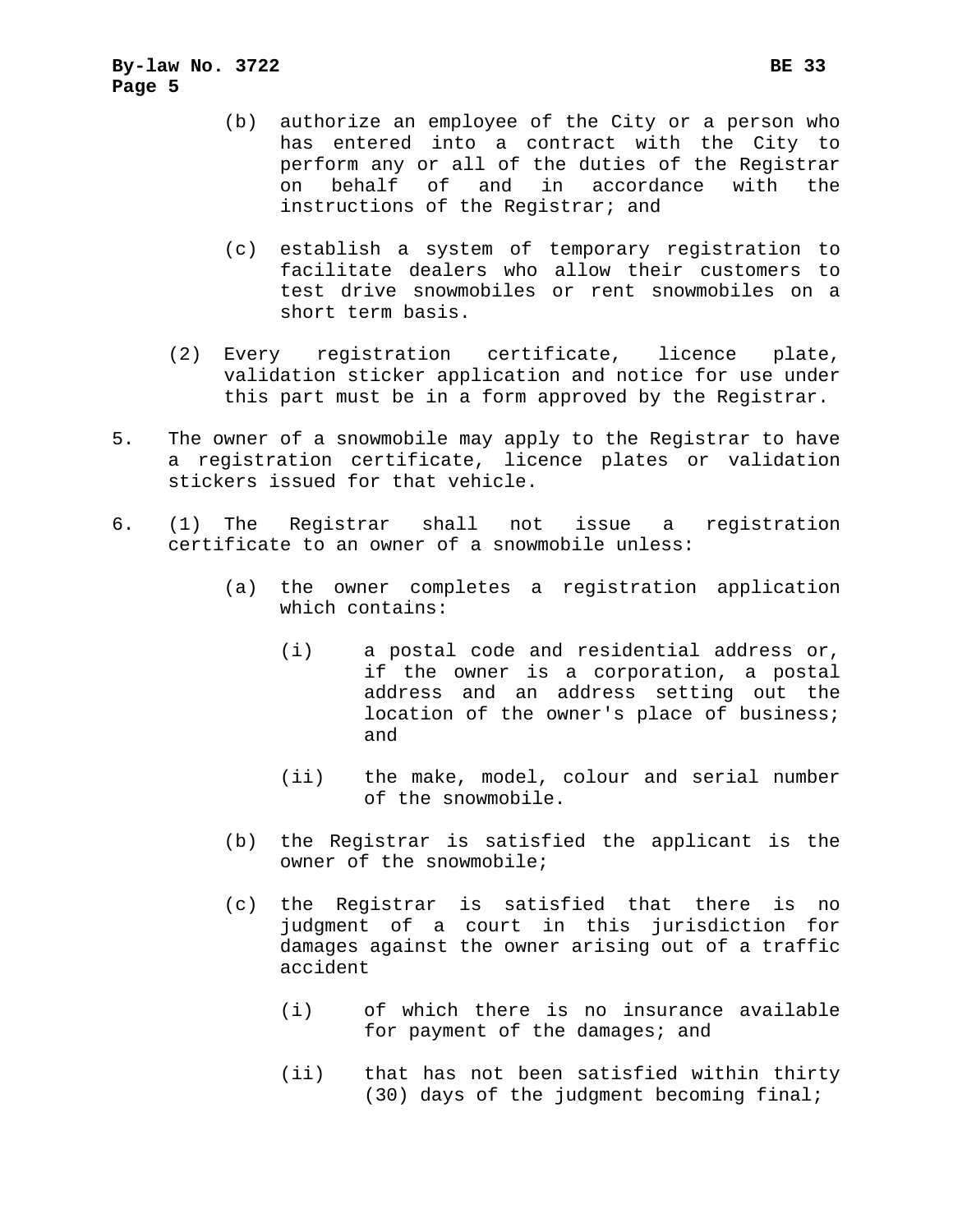- (d) the Registrar is satisfied that there are no outstanding fines payable by the owner for violations of the provisions of this By-law;
- (e) the owner submits an insurance card or written proof satisfactory to the Registrar that the owner has obtained a motor vehicle liability policy that complies with the Insurance Act for the vehicle; and

**Section 6 (1)(f) as amended by By-law No. 4436 Feb 12/07**

- (f) the owner submits the fee in accordance with Bylaw No. 4436 or any successor by-law.
- (2) Where the owner applies and meets the requirements of this By-law for a registration certificate, licence plate or validation sticker, the Registrar shall issue it.
- (3) The Registrar may suspend the registration certificate of an owner who has been required to pay a fine for contravening this By-law where the time allowed for payment of the fine has passed and the fine is outstanding.
- (4) Where the Registrar suspends a registration certificate of an owner under subsection (3), the Registrar shall send a notice to the owner advising of the suspension and the reason therefor.
- 7. A registration certificate expires on the earliest of the following days:
	- (a) the day specified by the Registrar on the certificate;
	- (b) the day that a person, other than the person named on the certificate or the executor or administrator of the estate of that person, becomes the owner of the snowmobile described on the certificate; or
	- (c) 60 days after the death of the person named on the certificate or, where the person is a corporation, 90 days after its dissolution.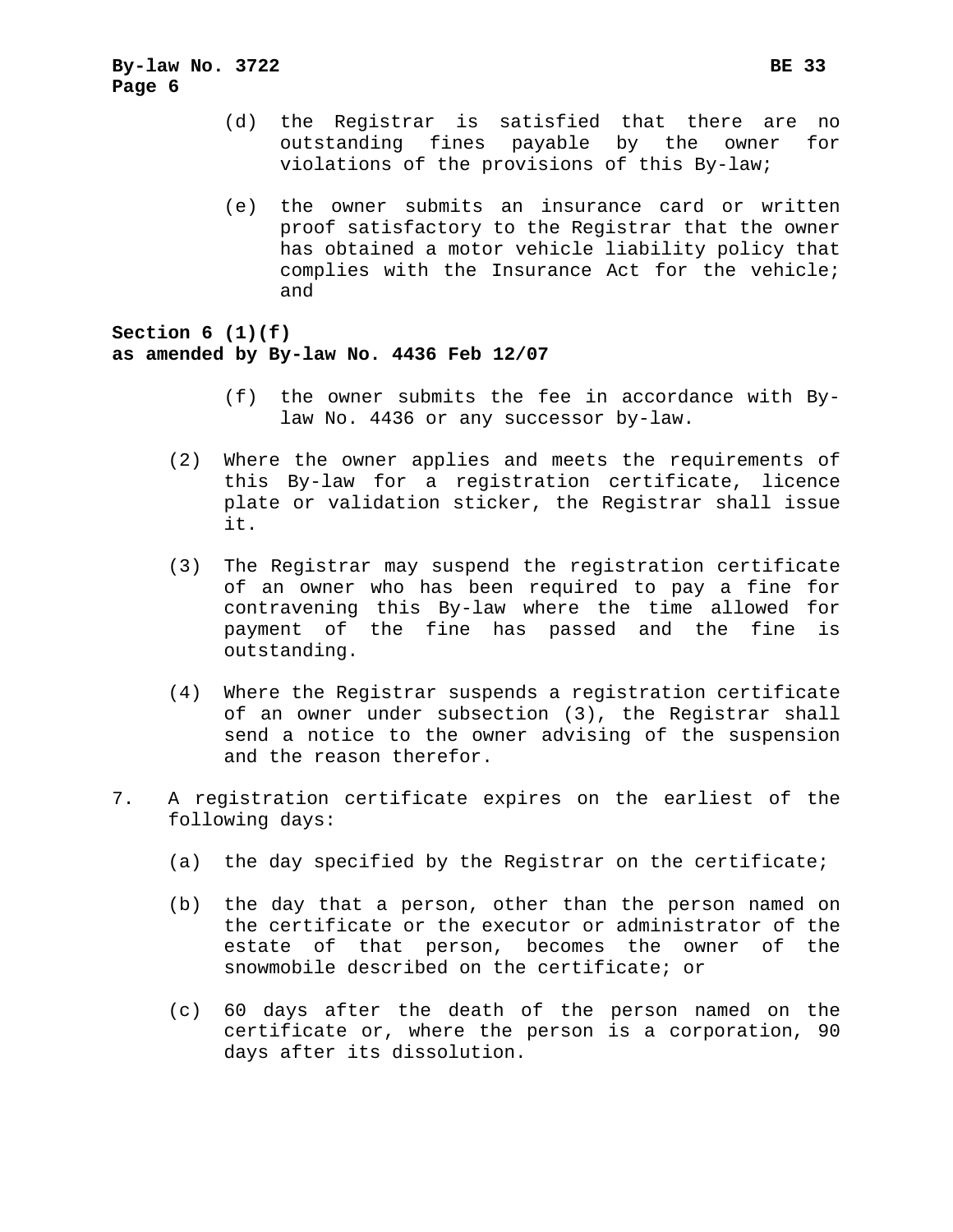- 8. Where a registration certificate expires under subsection 7(b) and the person named on the expired certificate transferred ownership of the snowmobile by a voluntary act, the person named on the expired certificate shall, within 10 days of the expiration of the certificate, notify the Registrar of the transfer of ownership.
- 9. Where a registration certificate expires under subsection 7(b) and the new owner acquired ownership of the snowmobile by operation of law or without the voluntary act of the person named on the expired certificate, the new owner shall within 10 days of the expiration of the certificate, notify the Registrar of the transfer of ownership.
- 10. Where a registration certificate for a snowmobile expires under subsection 7(c), the executor or administrator of the estate of the person named on the expired certificate or, where the person named on the expired certificate is a corporation, the person having legal authority over the assets of the dissolved corporation shall within 10 days of the expiration of the certificate, notify the Registrar of the death or dissolution of the person named on the certificate.
- 11. The Registrar shall not issue licence plates or validation stickers to an owner of a snowmobile unless the owner has applied for and is entitled to receive a registration certificate for the vehicle.
- 12. No person shall operate a snowmobile on a highway or other areas within the City unless there is a motor vehicle liability policy that is in force for the vehicle and which evidences a contract which insures at least to the limits required by section 144 of the *Insurance Act*.

#### **PART II - DRIVER ELIGIBILITY**

### **Section 13 as amended by By-law No. 3729 Nov. 8/93**

- 13. (1) No person under twelve years of age shall operate a snowmobile on a highway or other area of the City.
	- (2) No person shall operate a snowmobile on a highway in the City unless that person has been issued a Driver's Licence and the Driver's Licence is valid.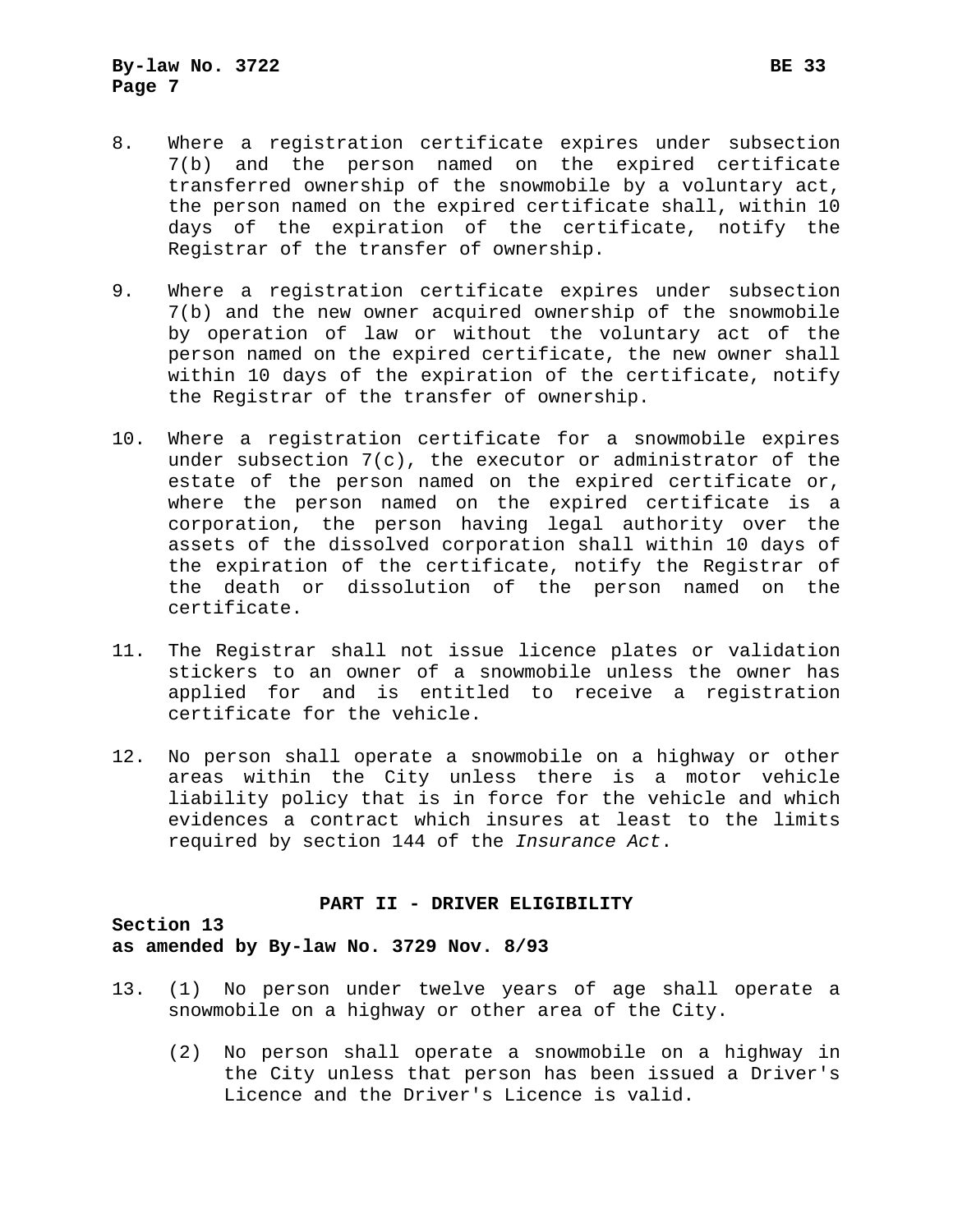#### **as amended by By-law No. 3784 Sept 12/94**

- (3) No person shall operate a snowmobile in any other area of the City unless that person:
	- a) has been issued a valid driver's licence; or
	- b) is sixteen years of age or older and has been issued a Snowmobile Safety Course Certificate; or
	- c) is twelve to fifteen years of age, has been issued a Snowmobile Safety Course Certificate and is under the immediate supervision and control of a person eighteen years of age or older who has been issued:
		- i) a valid Driver's Licence; or
		- ii) a Snowmobile Safety Course Certificate.

#### **PART III - EQUIPMENT**

- 14. No person shall operate a snowmobile on a highway or other area of the City unless the snowmobile is equipped with:
	- (a) a headlight at the front which projects a white light for a distance of 100 m; and
	- (b) a tail light and a stop light at the rear which shows a red light visible at a distance of at least 150 m behind the snowmobile; and
	- (c) at least one braking system, which must be maintained in good working order.
- 15. No person shall operate a snowmobile on a highway or other area of the City unless the snowmobile is equipped with a muffler or device intended to suppress engine noises.
- 16. No person shall operate a snowmobile equipped with a muffler cut out, bypass, straight exhaust or similar device on a highway or other area of the City.
- 17. No person shall tow any sleigh, trailer or other object whatsoever behind a snowmobile on a highway or other area of the City unless the sleigh, trailer or other object is attached to the snowmobile by a rigid tow bar.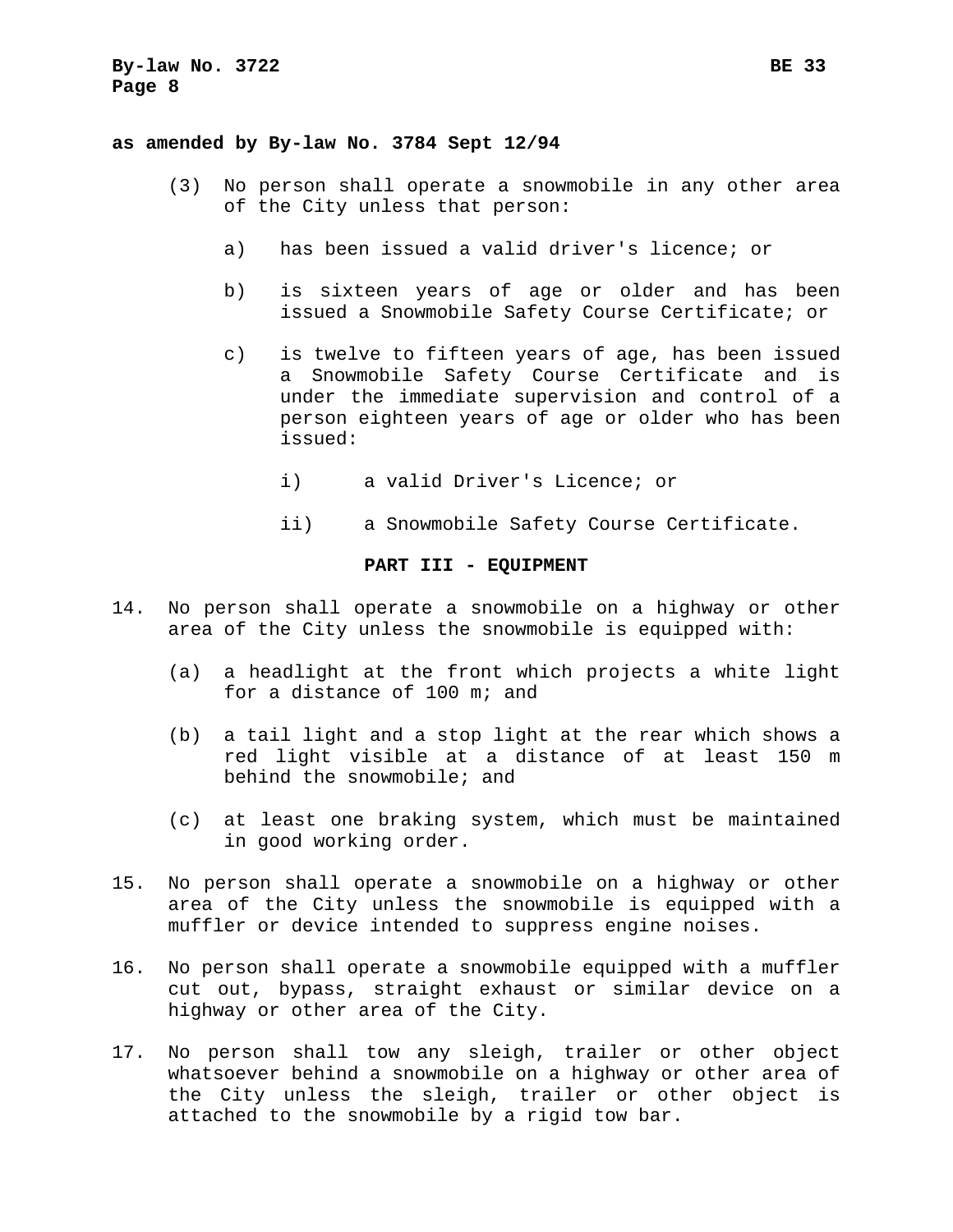#### **PART IV - GENERAL**

- 18. The provisions of this By-law shall not apply to officers acting in the course of their lawful duties.
- 19. Save as herein otherwise provided, the provisions of the Highway Traffic By-law apply mutatis mutandis to the operation of snowmobiles within the City.
- 20. No person shall operate or ride on a snowmobile or sleigh towed by a snowmobile unless the person is wearing a helmet.
- 21. No person shall operate a snowmobile on a sidewalk.
- 22. No person shall operate a snowmobile without due care and attention.
- 23. No person shall drive a snowmobile across a highway or footpath unless the movement can be made in safety.
- 24. No person shall operate a snowmobile on a highway within the City contrary to a traffic control device.
- 25. No person shall park a snowmobile on a highway within the City contrary to a traffic control device.
- 26. No person shall park a snowmobile on private property without authority from the owner, tenant, occupant or person in charge or control of the private property.

**Section 27(1)(a) and (b) and 27(2) and 27(3) and 27(4) as amended by By-law No. 3729 Nov. 8/93** 

- 27. (1) No person shall operate a snowmobile on a highway in the City at a speed greater than:
	- (a) the posted speed to a maximum of forty-five (45) kilometres per hour; or
	- (b) thirty (30) kilometres per hour if not otherwise posted."
	- (2) "No person shall operate a snowmobile in other areas of the City not being a highway, at a speed greater than:
		- (a) thirty (30) kilometres per hour in Zone "A" as described in Schedule "E" of this By-law; or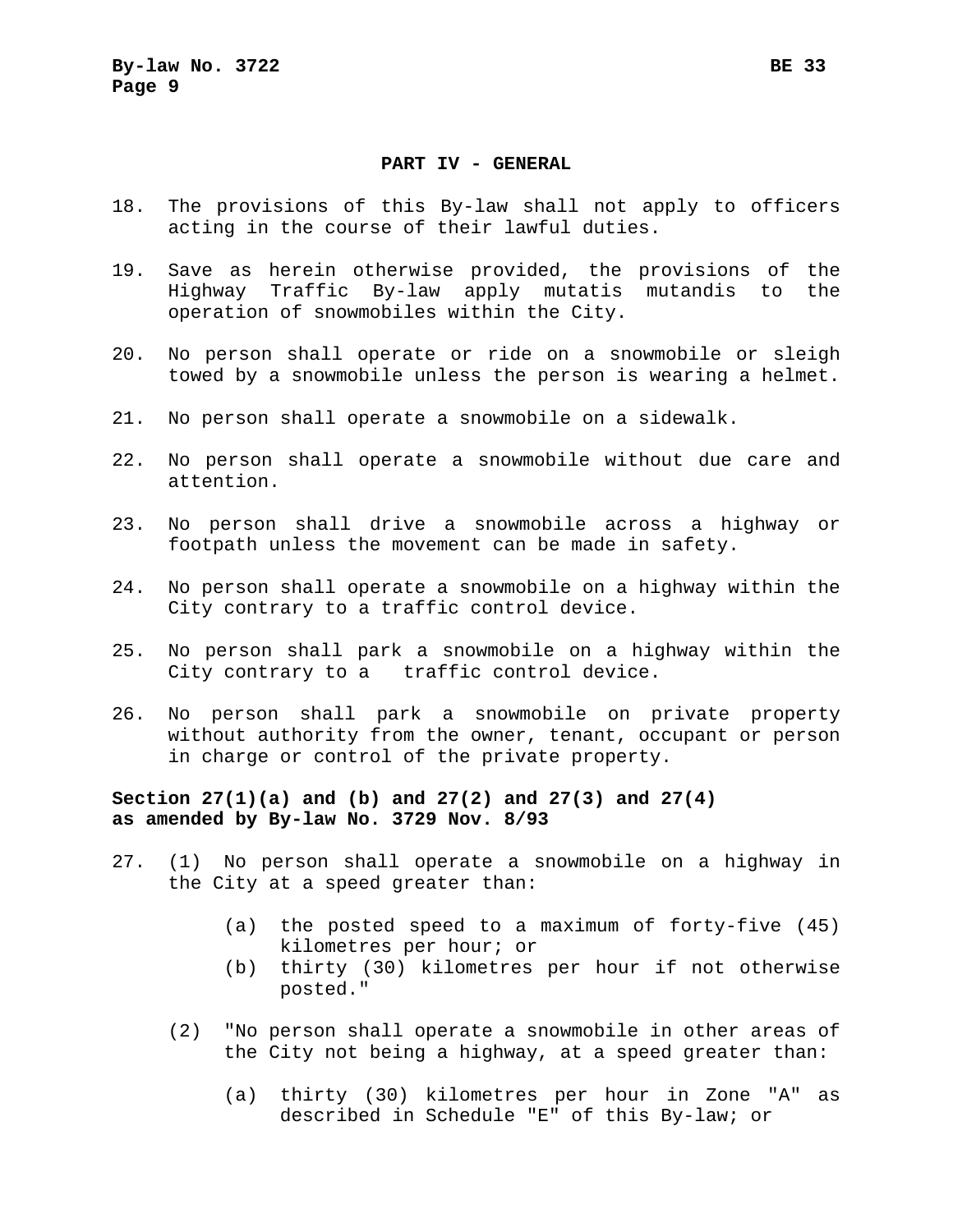- (b) seventy (70) kilometres per hour in Zone "B" as described in Schedule "E" of this By-law.
- (3) "Notwithstanding the foregoing, organized snowmobile clubs may hold races or rallies at locations and times approved by the Senior Administrative Officer, on which occasions the maximum speed limits shall not apply on the race course."
- (4) "Approvals required by subsection 27(3) shall be applied for in writing no later than two weeks prior to the scheduled event, and the approval of the Senior Administrative Officer shall be in writing in order to be valid."
- 28. The provisions of Parts I, II and III of this By-law shall not apply to persons not ordinarily residing in the City who are visiting for the purpose of participating in an organized competition, authorized pursuant to subsections 27(2) and (3) of this By-law.
- 29. A driver of a snowmobile shall not use the snowmobile to carry more persons at one time than the number for which it is designed and equipped.
- 30. No person shall drive a snowmobile upon private property within the City without having obtained the consent of the property owner or occupant.
- 31. No driver shall leave a snowmobile unattended with the motor running.
- 32. A driver of a snowmobile shall keep the snowmobile to the right side of the highway as close to the curb or edge of the highway as possible.
- 33. No person shall drive a snowmobile in or on:
	- (a) any school playground;
	- (b) any playground area;
	- (c) any park or recreational facility;
	- (d) any cemetery;
	- (e) any area as set out in Schedule "B" and "C" attached to and forming part of this By-law;
	- (f) any other area designated by Council from time to time to be a prohibited or restricted area; and
	- (g) any area where signs prohibit the use of motorized vehicles.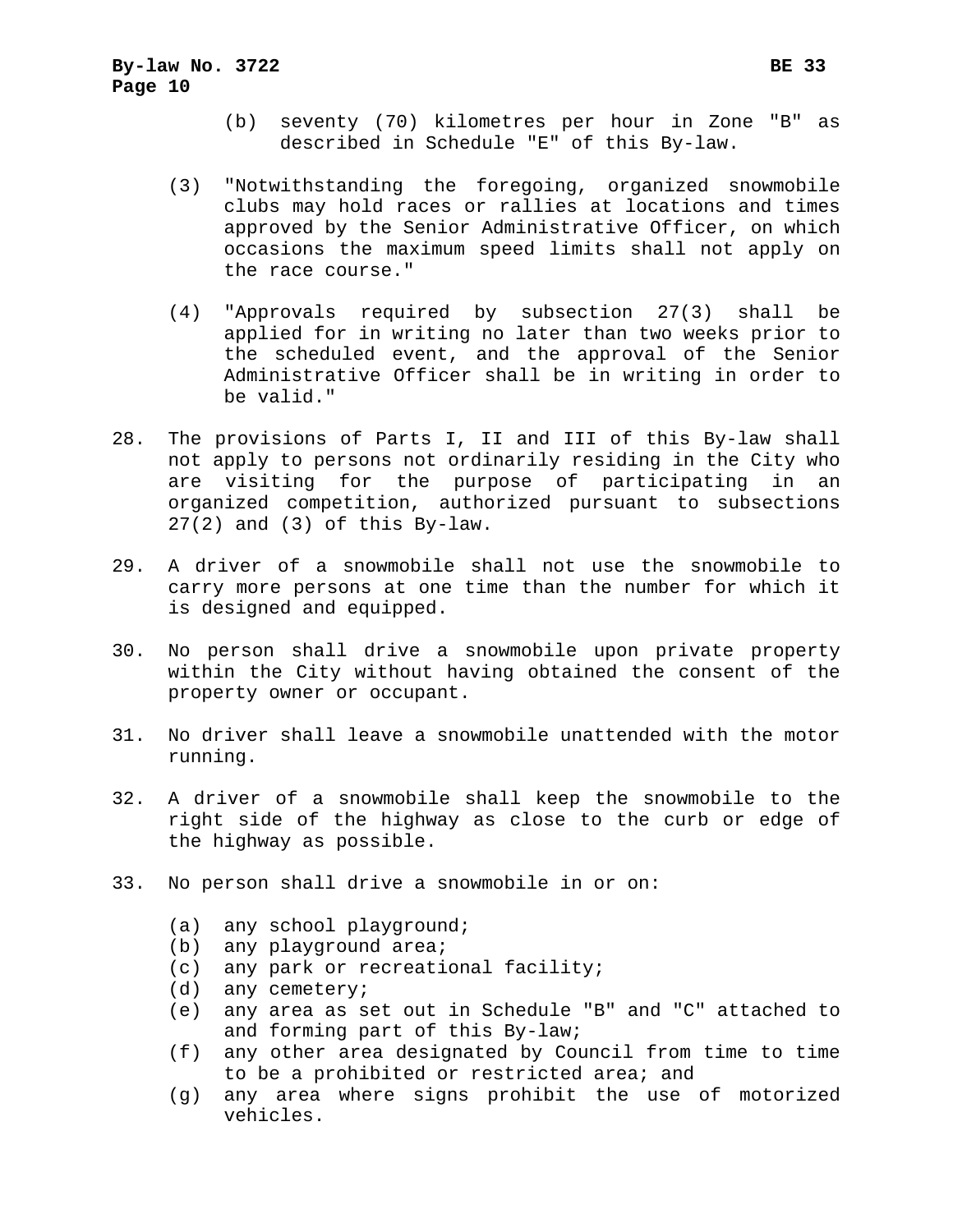#### **PART V - ACCIDENTS**

34. Each Driver of a snowmobile involved in an accident occurring on or adjacent to a highway shall comply with the provisions of Part V of the *Motor Vehicle Act.*

### **Section 35 (1)(c)(ii) as amended by By-law No. 3784 Sept 12/94**

- 35. (1) Where an accident occurs on other areas within the City, each driver of a snowmobile that is directly or indirectly involved in the accident shall, if he or she is capable of doing so:
	- (a) remain at the scene of the accident;
	- (b) render all reasonable assistance;
	- (c) provide in writing to any one sustaining loss or injury and, if requested by an officer, to that officer:
		- (i) his or her name and address;
		- (ii) the number of his or her Driver's Licence issued under the *Motor Vehicles Act* or under the laws of a jurisdiction other than the Northwest Territories, or the number of the Snowmobile Safety Course Certificate;
		- (iii) the name and address of the person named in the registration certificate the snowmobile he or she was driving and the number of the certificate or permit; and
	- (d) produce for inspection to anyone sustaining loss or injury and, if requested by an officer, to that officer, the document evidencing a motor vehicle liability policy or financial responsibility that is required pursuant to Section 12 of this By-law.
	- (2) Notwithstanding paragraph (1)(a), the driver of a snowmobile that is directly or indirectly involved in an accident may leave the scene of the accident: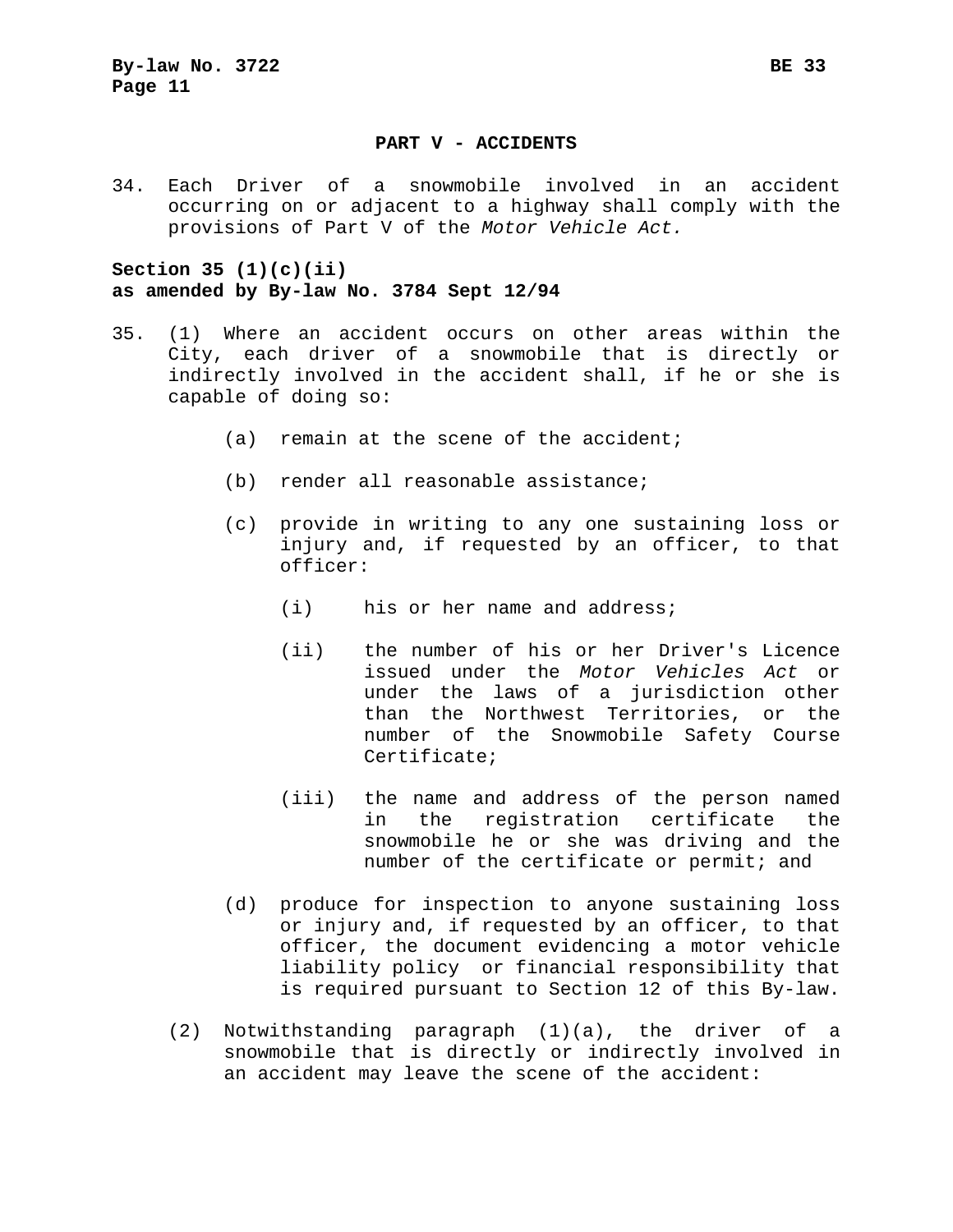- (a) after the driver has performed the duties imposed by subsection (1); or
- (b) for the purpose of obtaining assistance.
- (3) A driver who leaves the scene of an accident under paragraph (2)(b) shall, after obtaining or attempting to obtain assistance:
	- (a) return immediately to the scene of the accident and comply with paragraphs  $(1)(b)$ ,  $(c)$  and  $(d)$ ; or
	- (b) immediately make a report in writing that contains the information described in paragraph (1)(c) and produce for inspection the document referred to in paragraph (1)(d) to an officer.
- (4) Where a driver is not capable of meeting the requirements of subsection (1) at the time of the accident and is not the person named in the registration certificate for the snowmobile, the person named in the certificate, on learning of the accident, without delay:
	- (a) make a report in writing that sets out:
		- (i) his or her name and address;
		- (ii) the number of his or her registration certificate; and
		- (iii) the name and address of the person driving the snowmobile at the time of the accident; and
	- (b) produce for inspection the document referred to in paragraph (1)(d), to an officer.
- (5) Where a driver is not capable of meeting the requirements of subsection (1) at the time of the accident and is the person named in the registration certificate for the snowmobile, the driver shall, after becoming capable of so doing, without delay:
	- (a) make a report in writing that contains the information described in paragraph  $(1)(c)$ ; and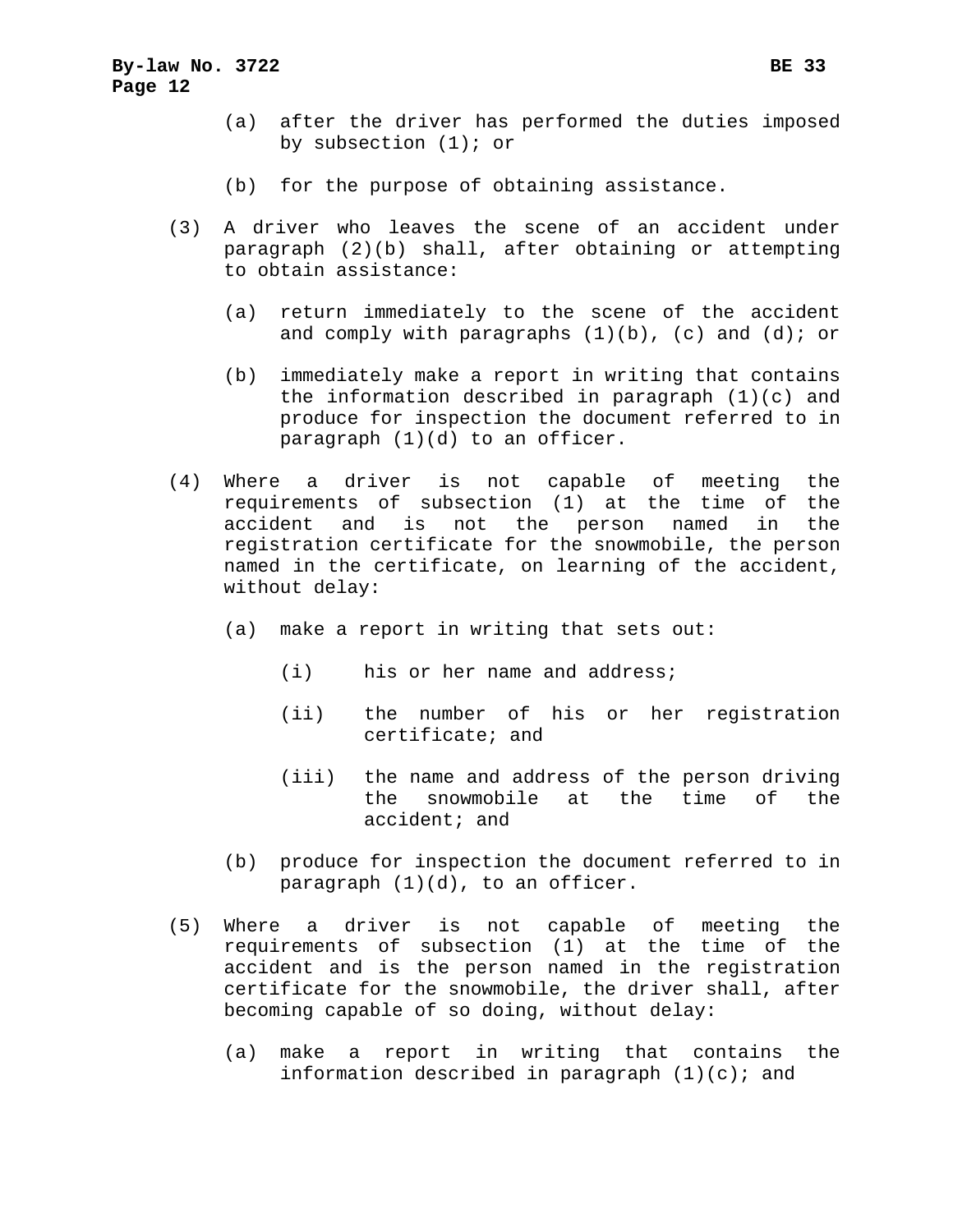- (b) produce for inspection the document referred to in paragraph (1)(d), to an officer.
- 36. (1) The driver of each snowmobile involved in an accident shall immediately make a written report to an officer that sets out the circumstances of the accident and a description of how the accident occurred.
	- (2) Where a driver is incapable of making the report referred to in subsection (1) and there is another rider of the snowmobile capable of making the report, that rider shall make the report.
	- (3) Where the driver of a snowmobile involved in an accident:
		- (a) is alone at the time of the accident; and
		- (b) is incapable of making the report required by subsection (1) at the time of the accident,

the driver shall make the report immediately after becoming capable of making it.

- 37. An officer who has investigated an accident shall immediately forward to the Registrar a written report setting out full particulars of the accident including:
	- (a) the names and addresses of the drivers involved;
	- (b) a description of the snowmobiles; and
	- (c) the extent of the personal injuries or property damage.
- 38. An insurance company that receives a claim under a motor vehicle liability policy in respect of an accident involving a snowmobile that occurred in the City shall immediately notify the Registrar of the name and address of the person making the claim.
- 39. The provisions of Part VI of the *Motor Vehicles Act* apply to the owners and drivers of a snowmobile.

#### **PART VI - ENFORCEMENT**

40. Upon the approach of an enforcement or emergency vehicle that is emitting an audible signal or that has flashing lights activated, a driver of a snowmobile shall: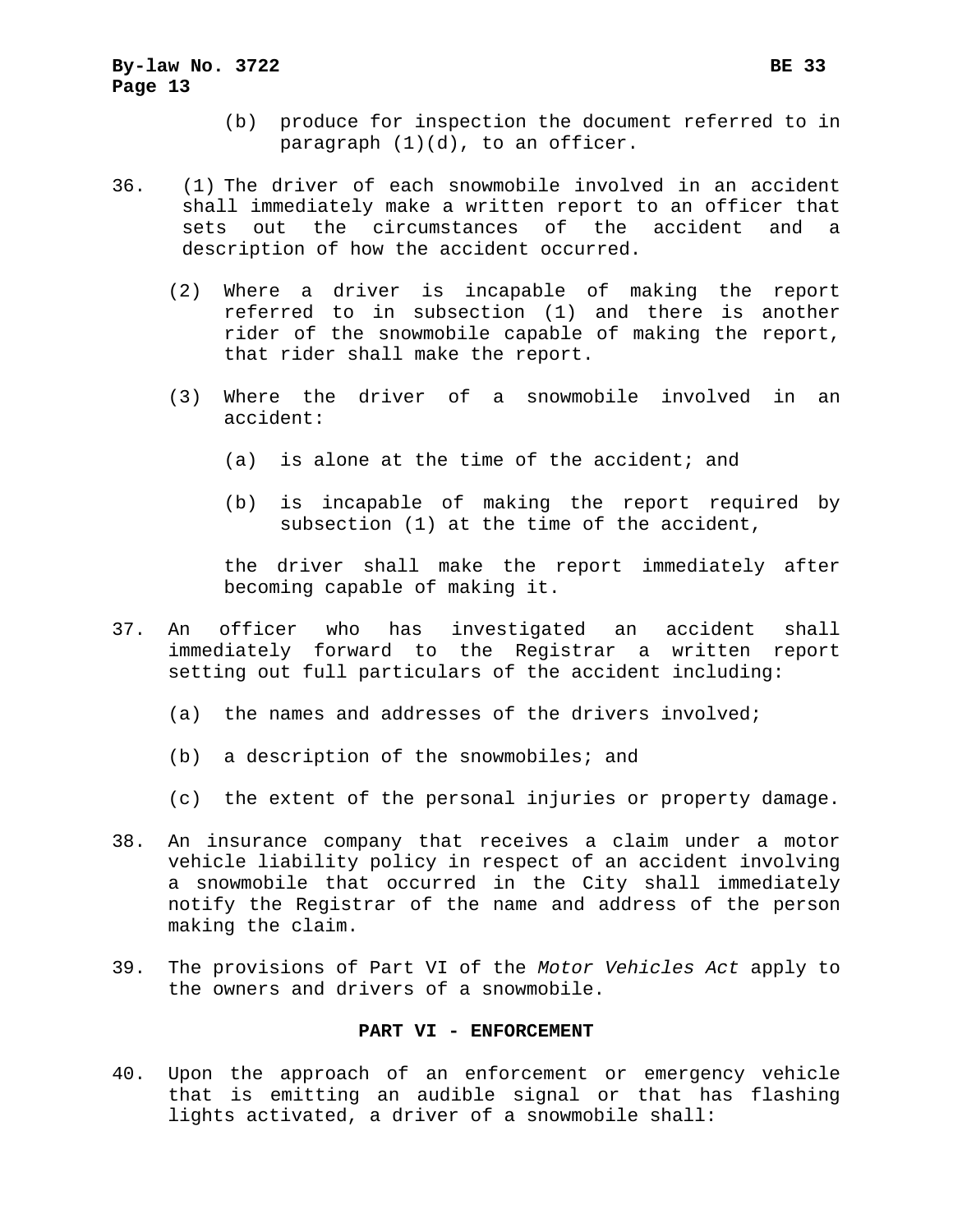- (a) yield the right-of-way to the enforcement or emergency vehicle;
- (b) immediately drive to a position clear of an intersection and parallel to and as close as practicable to the right hand curb or edge of the highway; and
- (c) stop and remain in that position until the enforcement or emergency vehicle has passed.

# **Section 41(a)(b) as amended by By-law No. 3784 Sept 12/94**

- 41. An officer while engaged in the lawful execution of his duties may require a driver of a snowmobile within the City to stop for the purpose of:
	- (a) determining whether the driver is in possession of a valid Driver's Licence or a Snowmobile Safety Course Certificate as required by the provisions of this Bylaw;
	- (b) determining whether a driver between twelve and fifteen years of age has a Snowmobile Safety Course Certificate and is under the immediate supervision and control of a person eighteen years of age or older who has been issued:
		- i) a valid Driver's Licence; or
		- ii) a Snowmobile Safety Course Certificate.
	- (c) determining whether the snowmobile is registered as required by the provisions of this By-law; and
	- (d) determining whether the snowmobile is insured as required by the provisions of this By-law.
- 42. A driver of a snowmobile shall comply with the lawful instructions or directions given by an officer.

# **Section 43 as amended by By-law No. 3729 Nov. 8/93**

43. (1) A driver of a snowmobile when signalled or directed to stop by an officer shall: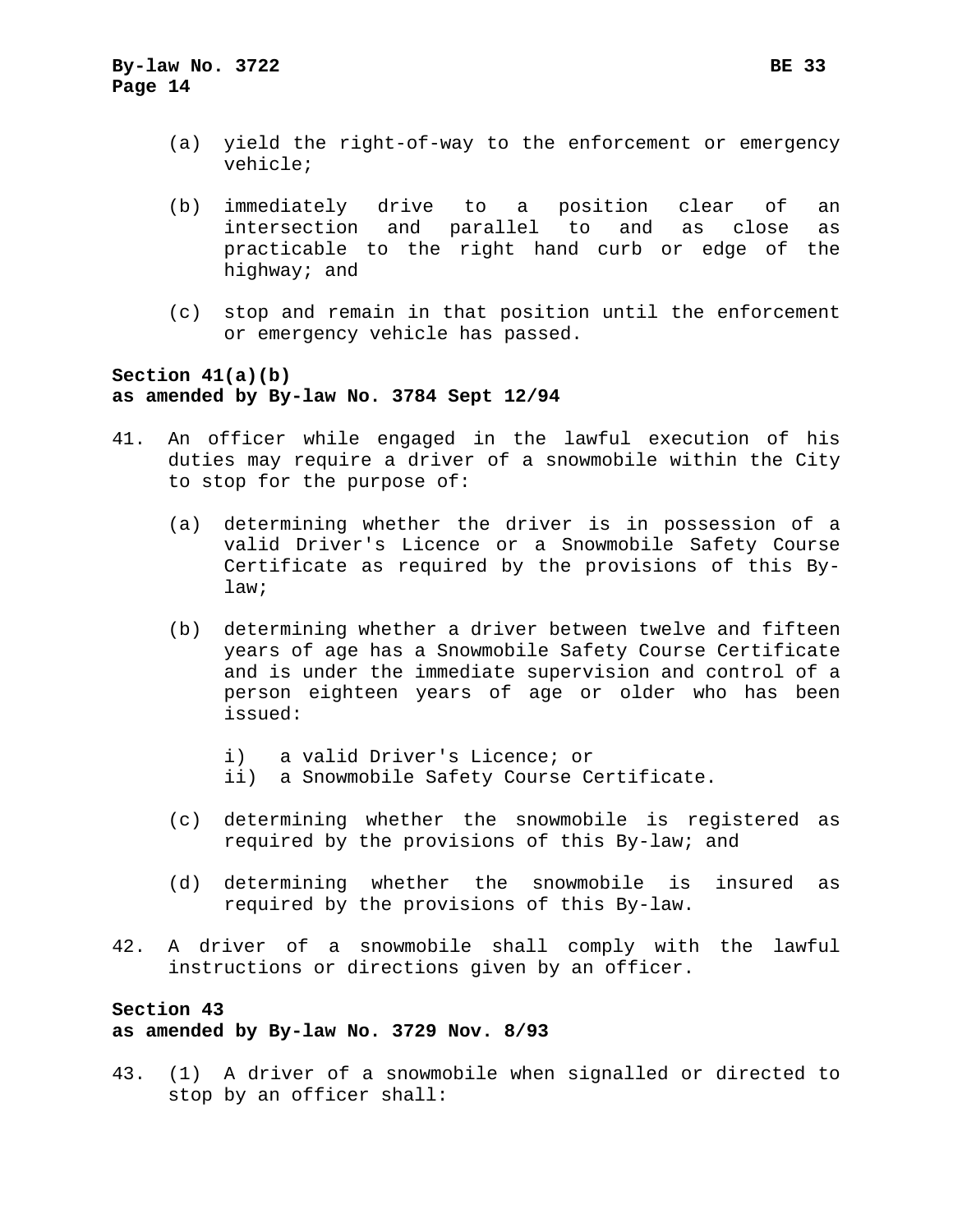- a) bring the snowmobile to a complete stop;
- b) furnish any information respecting the snowmobile that the officer requires; and
- c) remain stopped until such time as the officer directs otherwise.

#### **as amended by By-law No. 3784 Sept 12/94**

- (2) A driver of a snowmobile when requested by an officer shall produce:
	- a) a valid registration certificate for the snowmobile;
	- b) a valid insurance card for the snowmobile; and if required pursuant to Section 13 of this By-law;
	- c) a valid Driver's Licence or, if applicable a Snowmobile Safety Course Certificate.

## **Section 44(a)(i) as amended by By-law No. 3784 Sept 12/94**

- 44. An officer may seize a snowmobile and cause it to be removed from its location to a place of storage which the officer considers appropriate where:
	- (a) the driver fails to produce:
		- (i) a valid Driver's Licence or Snowmobile Safety Course Certificate and if the driver is between twelve and fifteen years of age, the name of the supervising driver;
		- (ii) a valid registration certificate for the snowmobile, or
		- (iii) a valid insurance card for the snowmobile, when requested to do so by an officer; or
	- (b) the snowmobile is being operated in an area described in Section 33 of this By-law; or
	- (c) in any other case where the driver of a snowmobile is involved in a contravention of this By-law and the officer on reasonable and probable grounds believes it to be in the public interest to seize the snowmobile.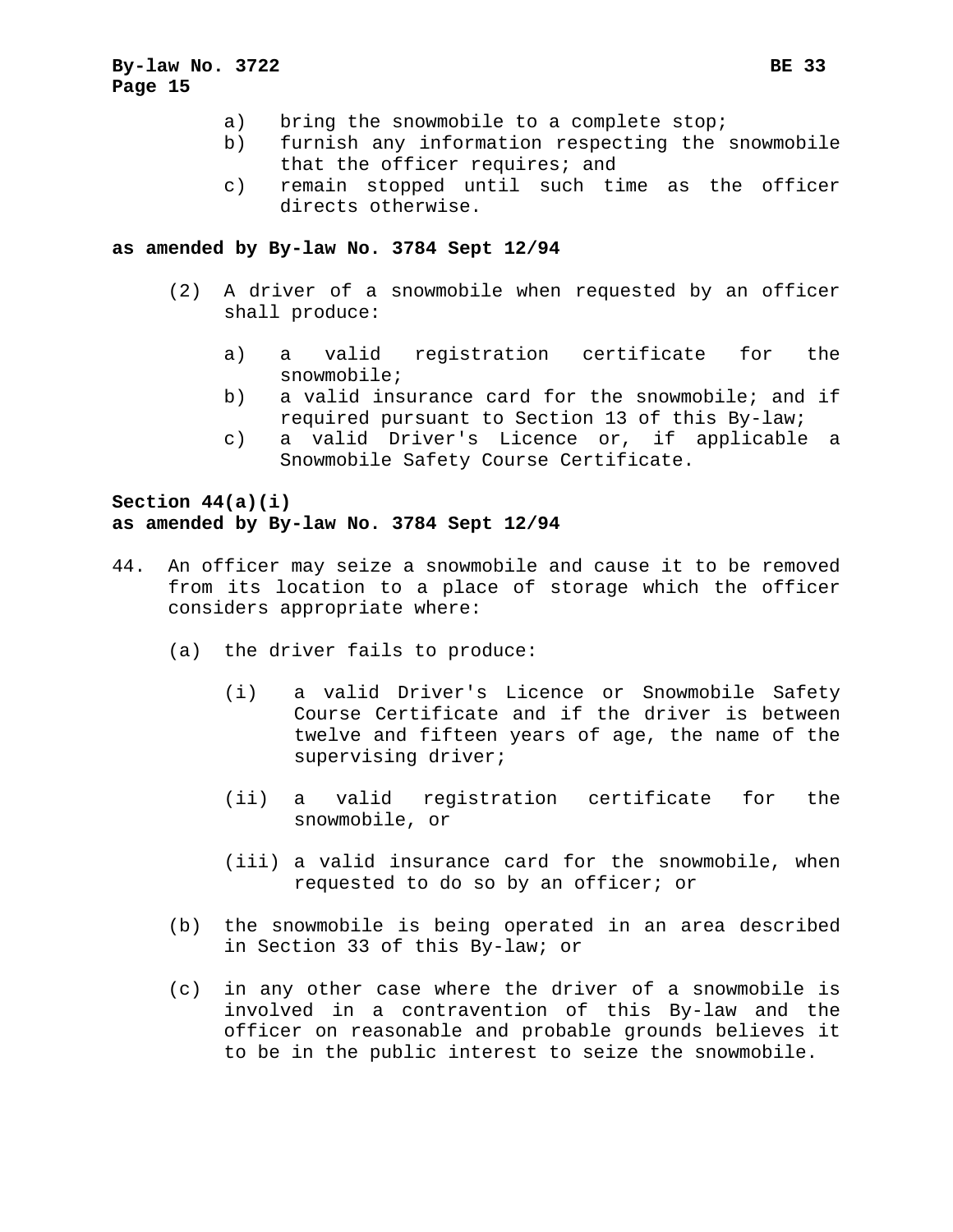- 45. (1) The owner of a snowmobile seized under Section 44 is liable for all reasonable charges for the removal, care and storage of the snowmobile.
	- (2) The reasonable charges for the care and storage of the snowmobile are a lien on the snowmobile in favour of the proprietor of the place where the snowmobile is stored, so long as the snowmobile is in the possession of the proprietor.
	- (3) The proprietor of a place that has stored a snowmobile seized under Section 44 may sell the snowmobile to recover the reasonable charges for the care and storage of the snowmobile where the proprietor:
		- (a) has not received payment in full for the reasonable charges for the care and storage of the snowmobile; and
		- (b) is in possession of the snowmobile.
	- (4) The *Warehouse Keepers Lien Act* applies, with such modifications as the circumstances require, to the sale authorized by subsection 45(3) the application of proceeds of the sale and the disposition of any surplus monies.
- 46. The owner of a snowmobile is liable for any violation of this By-law in connection with the operation of the snowmobile unless it is shown to the satisfaction of the Court trying the case that:
	- (a) at the time of the violation, the snowmobile was not being operated by the owner or by any other person with the owner's consent, express or implied; or
	- (b) due diligence was exercised; or
	- (c) there is a reasonable mistake of fact.
- 47. (1) Where an officer finds a driver contravening this Bylaw, and the identity of the driver is not known to the officer, the owner of the snowmobile shall, at the request of the Registrar or an officer, within 48 hours after the request, supply the person making the request with the name and address of the driver of the snowmobile at the time of the contravention.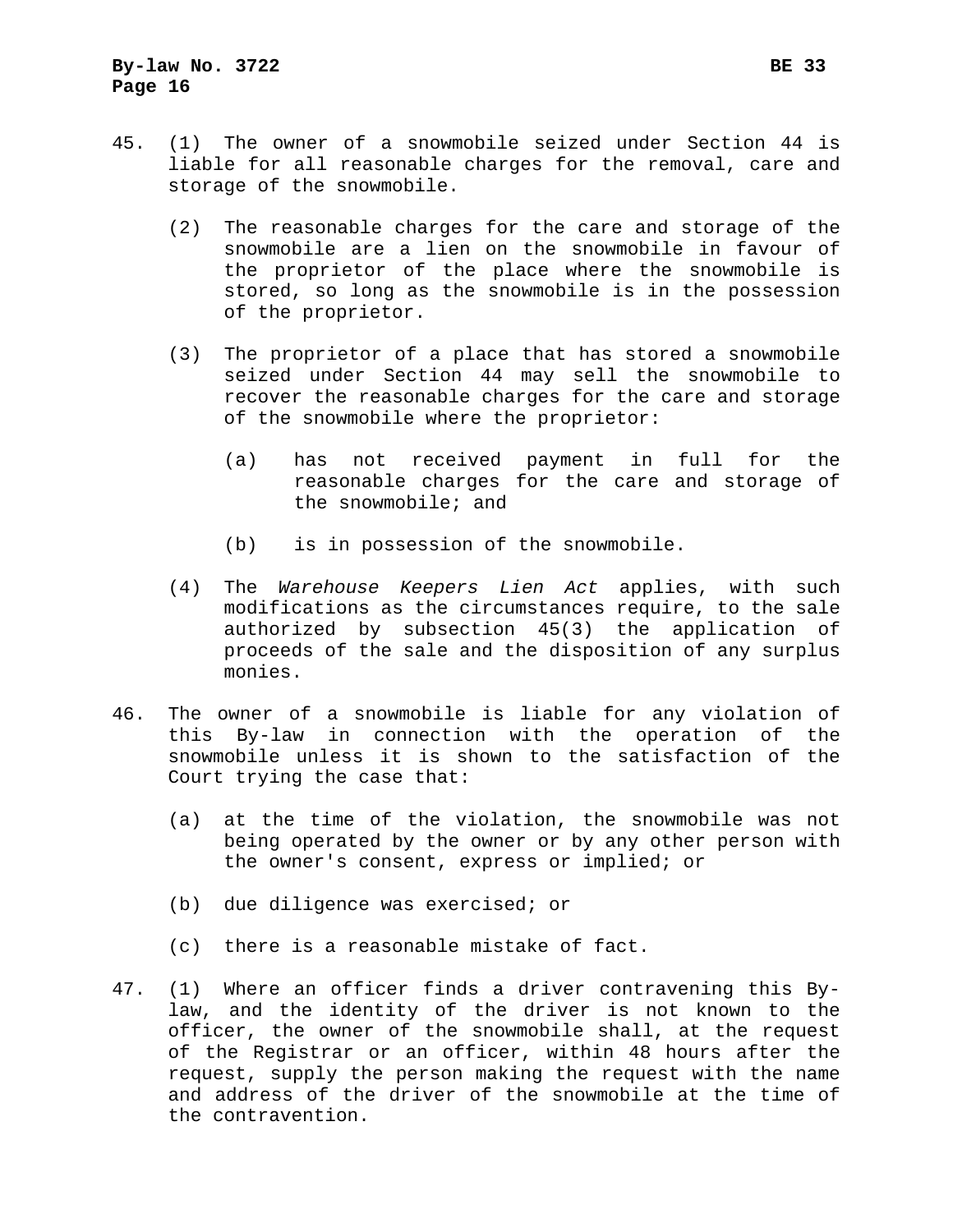(2) An owner shall be found not guilty of contravening subsection 47(1) if the owner proves that he or she did not know the name and address of the driver before the expiration of the 48 hours.

## **PART VII - PENALTIES**

- 48. Any person violating any provision of this By-law is guilty of an offence and is liable upon summary conviction to a fine not exceeding five thousand (\$5,000.00) dollars.
- 49. Pursuant to Section 48 of this By-law, an officer may issue a Summary Offence Ticket Information in the form prescribed by the *Summary Conviction Procedures Act* and Regulations, to any person who violates any provision of this By-law and such person may, in lieu of prosecution, pay the City the voluntary penalty set out in Schedule "D" of this By-law for the offence, prior to the court date specified on the ticket.

#### **PART VIII - EFFECT**

50. This By-law shall come into effect upon receiving Third Reading and otherwise meeting the requirements of Section 57 of the *Cities, Towns and Villages Act*.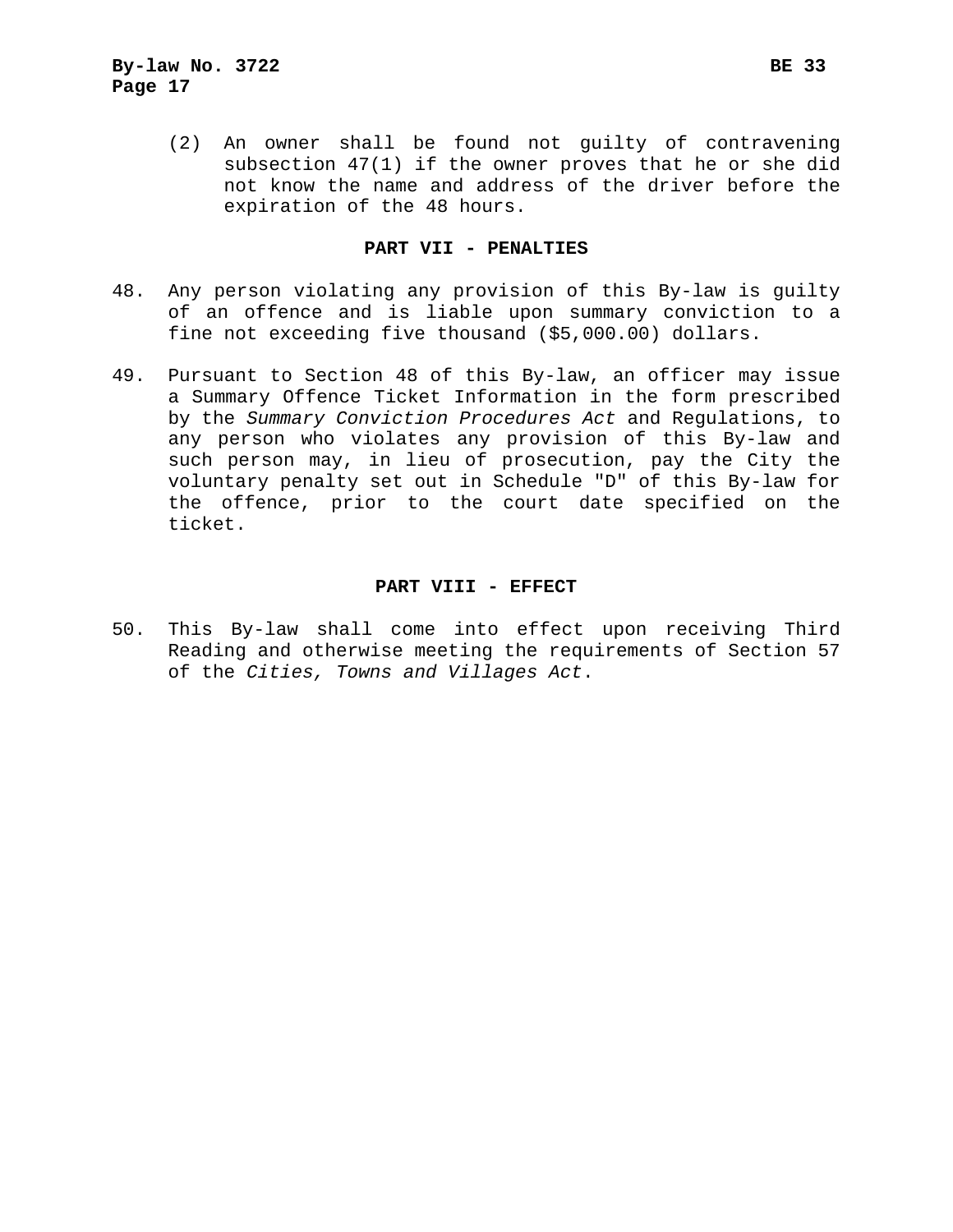**Schedule "A" deleted by By-law No. 44436 Feb 12/07**

> **CITY OF YELLOWKNIFE SCHEDULE "A" By-law No. 3722**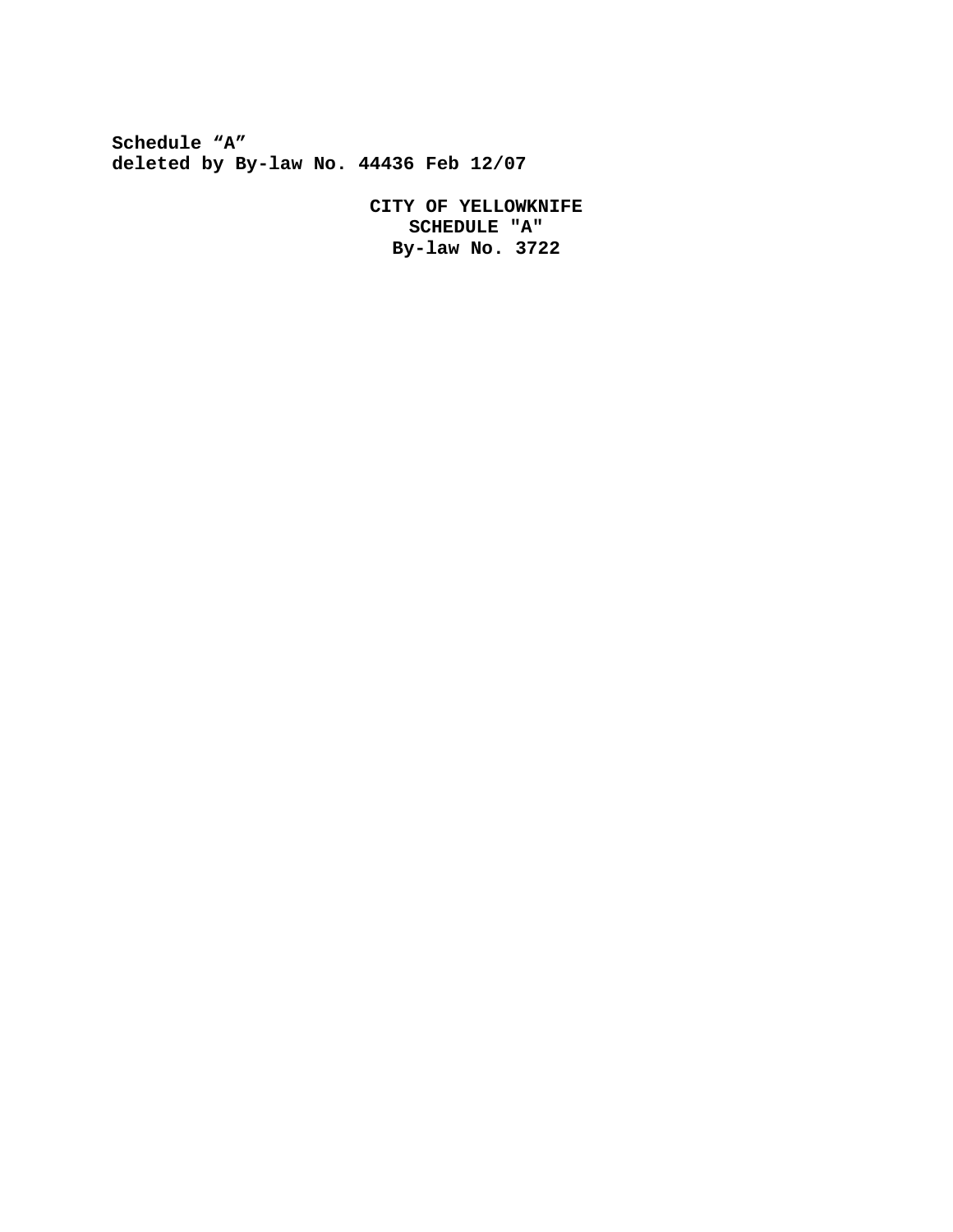# **CITY OF YELLOWKNIFE SCHEDULE "B" By-law No. 3722**

A schedule to designate prohibited and restricted areas:

#### **Prohibited areas:**

- 1. The Frame Lake Recreation/Tourism Trail System between Byrne Road, City Hall and the Prince of Wales Northern Heritage Center as well as the wooden stairs and wooden walkways on the north side of Frame Lake;
- 2. The Range Lake Trail System between Parker Recreational field and the OK Economy Store located on Lot 8, Block 560.
- 3. The childrens sliding area on the open space between 50A Avenue and 51A Avenue (Block 106);
- 4. The area near Highway 3 and the N.W.T. Power Corporation generating plant near Jackfish Lake, known as "Toboggan Hill".
- 5. The `greens' of the Yellowknife Golf Club.
- 6. The trail system maintained by the Yellowknife Ski Club except when the snowmobile or other all-terrain vehicle is being used for authorized maintenance of the trails.

# **Section titled "Restricted Areas" as amended by By-law No. 4261 Apr 28, 2003**

#### **Restricted Areas:**

All areas zoned "NP" - Nature Preservation and "PR" - Parks and Recreation under the City of Yellowknife Zoning By-law No. 4024 with the following exceptions:

- a) streets and roads within such an area;
- b) traversing from one area of the City to another area of the City where there is no other reasonable access;
- c) the Recreation Complex/McNiven Beach area zoned "PR" Parks and Recreation being the whole of Lot 2, Block 122, Plan 2015 but not including the Wade Hamer Mini Golf Course;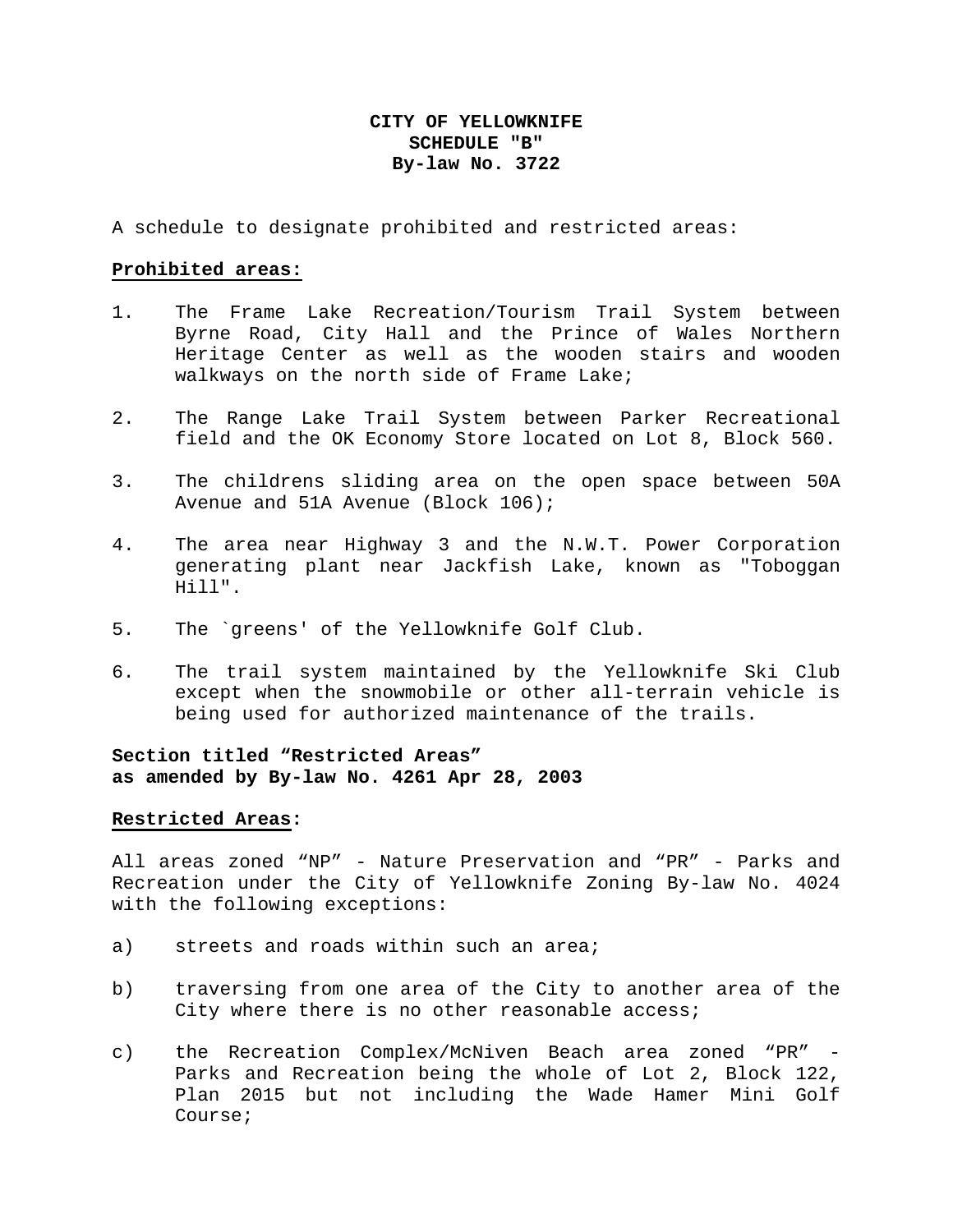- d) the area between the two ball diamonds at Fritz Theil Sports field when snow covered and area zoned "PR" - Parks and Recreation and "NP" - Nature Preservation north and northwest of Fritz Theil Sports Field, all being part of Lot 1001, Quad 85-J-8, Plan 1334;
- e) the area between what is known as the Woodyard and Great Slave Lake being a portion of Lot 3, Block 201, Plan 2396 zoned "PR" - Parks and Recreation;
- f) the area zoned "PR" Parks and Recreation and "NP" Nature Preservation being the Back Bay waterfront (100 Federal Reserve) adjacent to Blocks 5, 6, 7 and 152 that front onto Morrison Drive;
- g) the area bordering Taylor Road between the Nerco Mine tailings pond and Forrest Drive Trailer Park being Lot 19, Block 133, Plan 2259, zoned "NP" - Nature Preservation.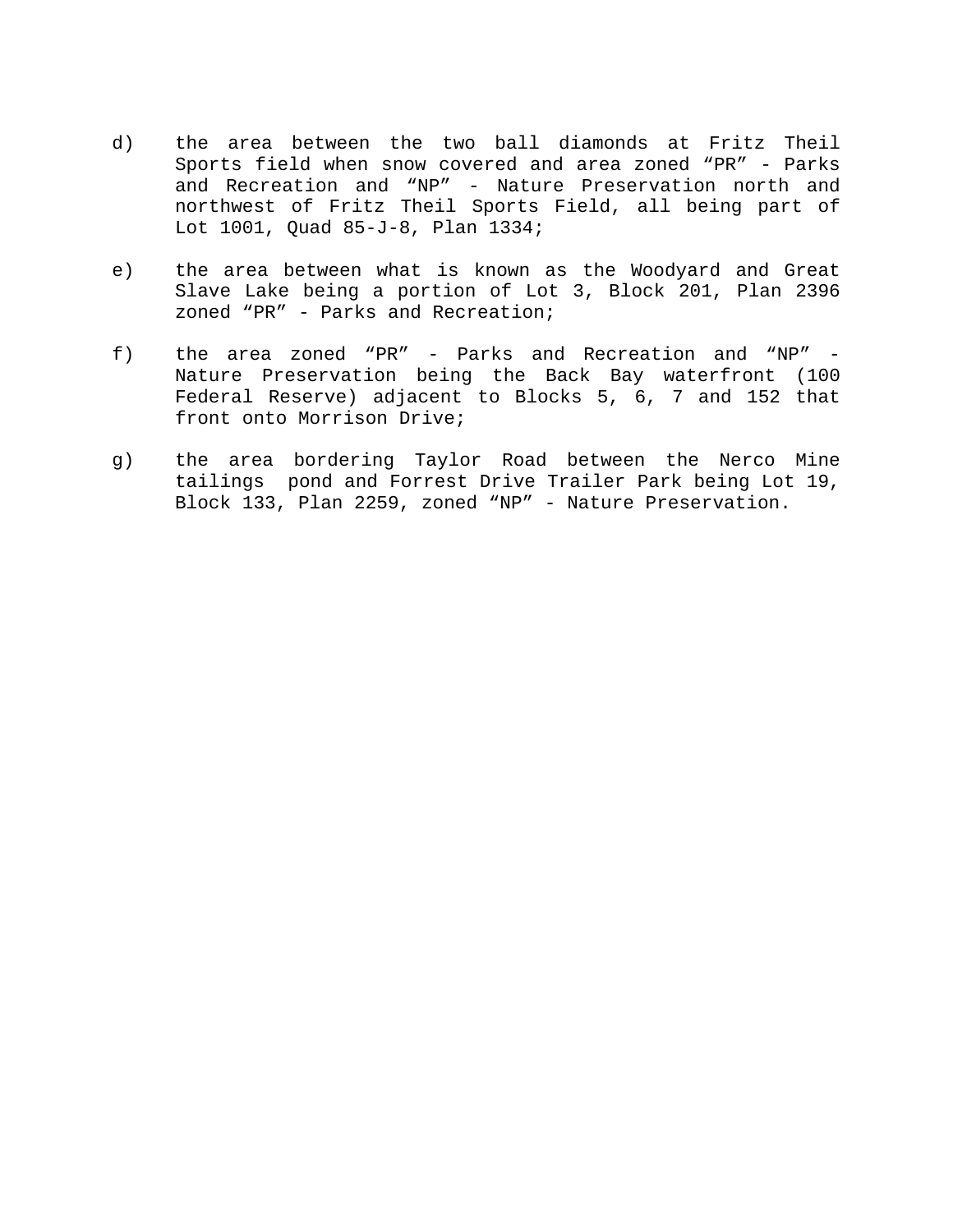**CITY OF YELLOWKNIFE SCHEDULE "C" To By-law No. 3722** 

Shaded areas indicate the streets and avenues where snowmobiles are prohibited from being driven.

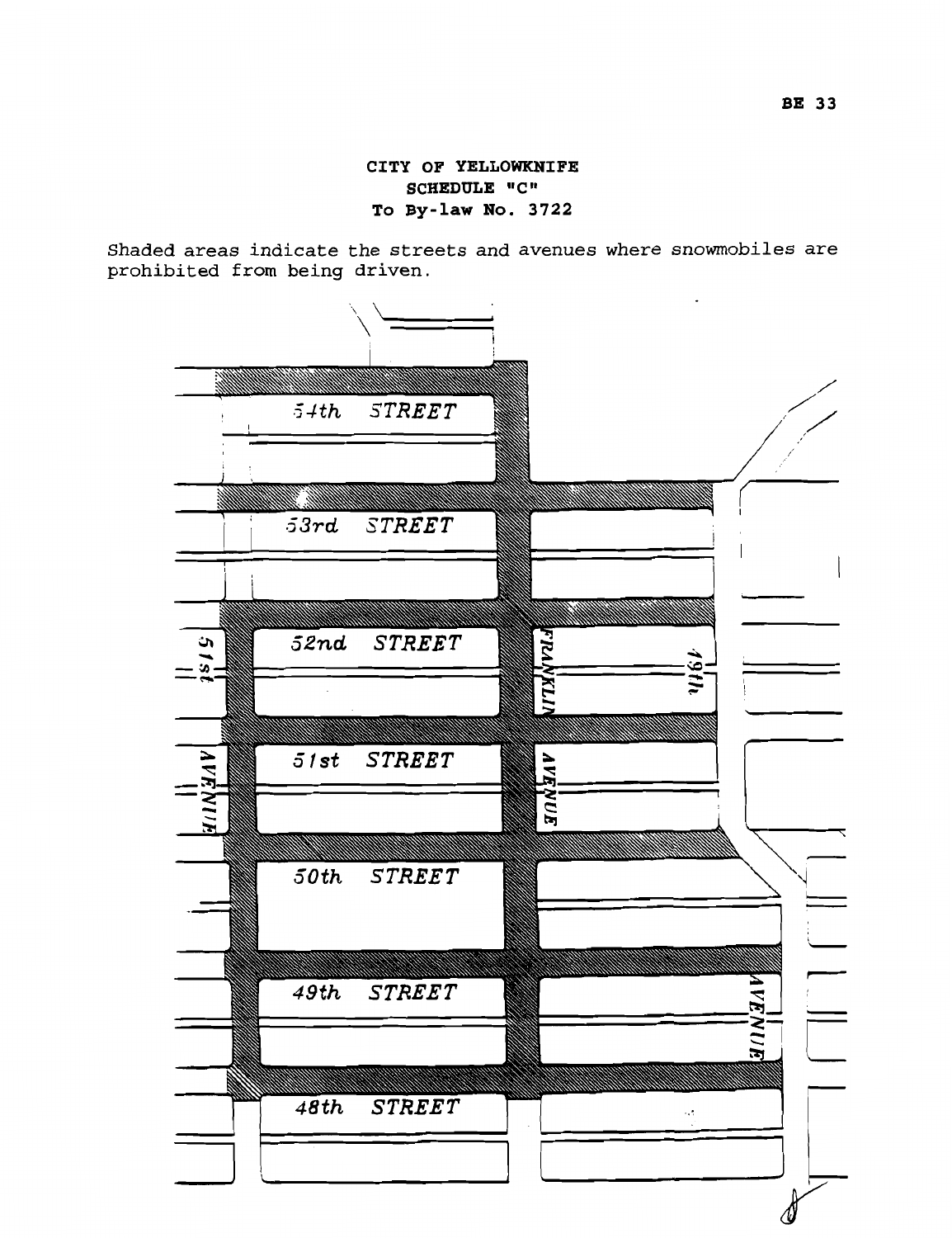# **CITY OF YELLOWKNIFE SCHEDULE "D" By-law No. 3722**

A person who has received a summons pursuant to Section 49 in respect to an offence which is alleged under this by-law may pay the City of Yellowknife a sum calculated as follows:

| <b>OFFENCE</b>                                                 | <b>SECTION</b> | <b>PENALTY</b> |                          |
|----------------------------------------------------------------|----------------|----------------|--------------------------|
| No licence plates                                              |                | 3(a)           | \$100.00                 |
| Expired plates                                                 |                | 3(b)           | 100.00                   |
| No insurance                                                   |                | 12             | 500.00                   |
| as amended by By-law No. 3784 Sept 12/94                       |                |                |                          |
| No drivers licence/no safety course certificate13 100.00       |                |                |                          |
| Unsupervised driver between twelve<br>and fifteen years of age |                | 13(3)          | 100.00                   |
| No headlight                                                   |                | 14(a)          | 75.00                    |
| No tail light or stop light                                    |                | 14(b)          | 75.00                    |
| Faulty braking system                                          |                | 14(c)          | 75.00                    |
| Faulty muffler                                                 |                | 15             | 75.00                    |
| Improper muffler                                               |                | 16             | 75.00                    |
| No rigid tow bar                                               |                | 17             | 75.00                    |
| No helmet                                                      |                | 20             | 75.00                    |
| Driving on sidewalk                                            |                | 21             | 75.00                    |
| Driving without due care<br>and attention                      |                | 22             | 100.00                   |
| Unsafe movement                                                |                | 23             | 100.00                   |
| Failing to obey traffic sign                                   |                | 24             | 50.00                    |
| Illegal parking                                                |                | 25             | 30.00                    |
| Parking on private property                                    |                | 26             | 30.00                    |
| Speeding<br>$0 - 15$ km over<br>15 - 30 km over<br>over 30 km  |                | 27             | 40.00<br>75.00<br>100.00 |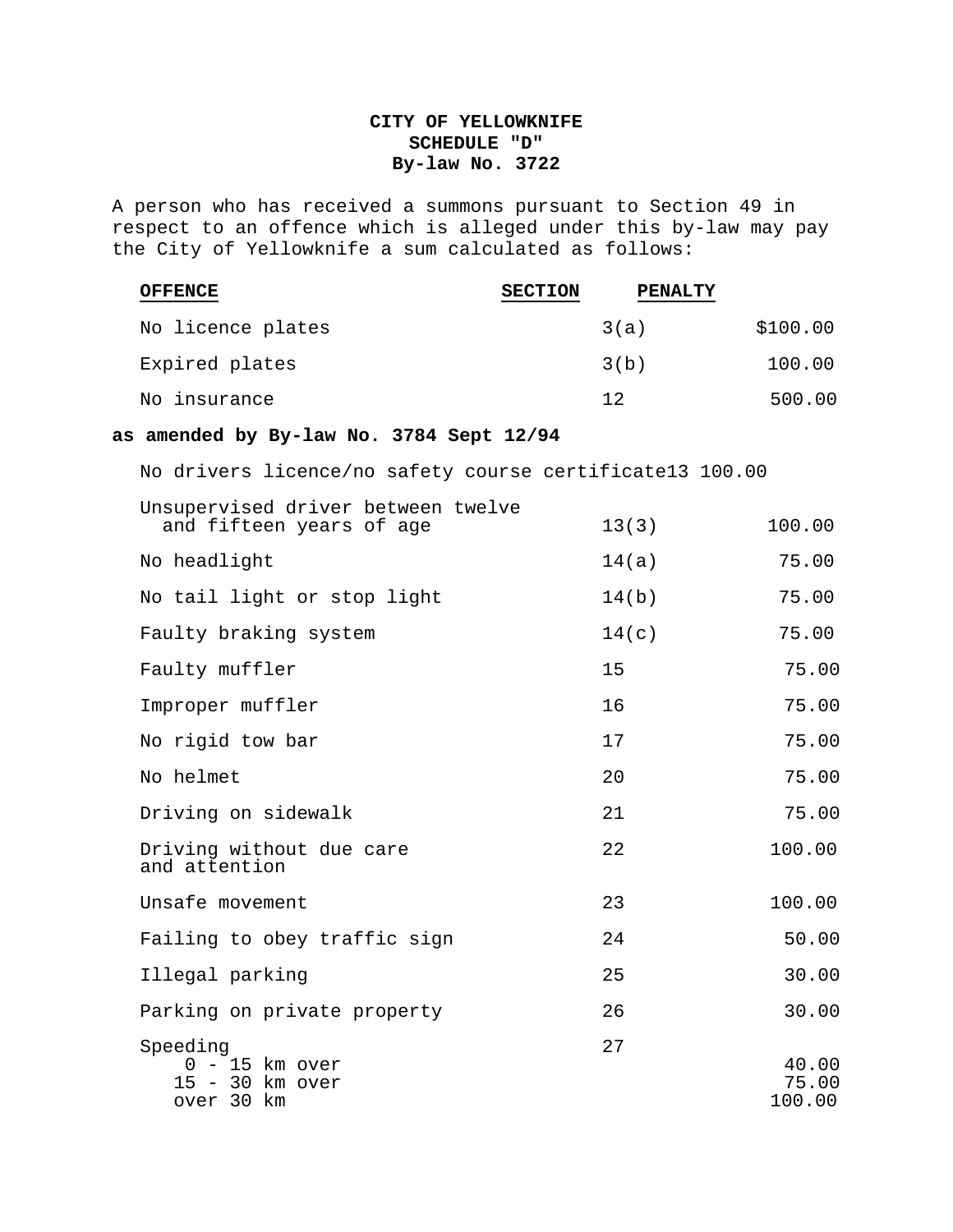| Too many riders                                                                                                                                                   | 29       | 75.00  |
|-------------------------------------------------------------------------------------------------------------------------------------------------------------------|----------|--------|
| Driving on private property                                                                                                                                       | 30       | 100.00 |
| Leaving motor running with vehicle<br>unattended                                                                                                                  | 31       | 100.00 |
| Failing to stay to right side of<br>highway                                                                                                                       | 32       | 75.00  |
| Driving in prohibited or<br>restricted area                                                                                                                       | 33       | 100.00 |
| Failing to report an accident                                                                                                                                     | 36(1)    | 200.00 |
| Leaving the scene of the accident                                                                                                                                 | 35(1)(a) | 200.00 |
| Failing to yield for emergency<br>enforcement vehicle                                                                                                             | 40       | 100.00 |
| Failing to obey instructions of Officer 43(1)                                                                                                                     |          | 200.00 |
| as amended by By-law No. 3784 Sept 12/94<br>Failing to produce registration certificate,<br>insurance card or Driver's Licence/Safety 43(2)<br>Course Certificate |          | 75.00  |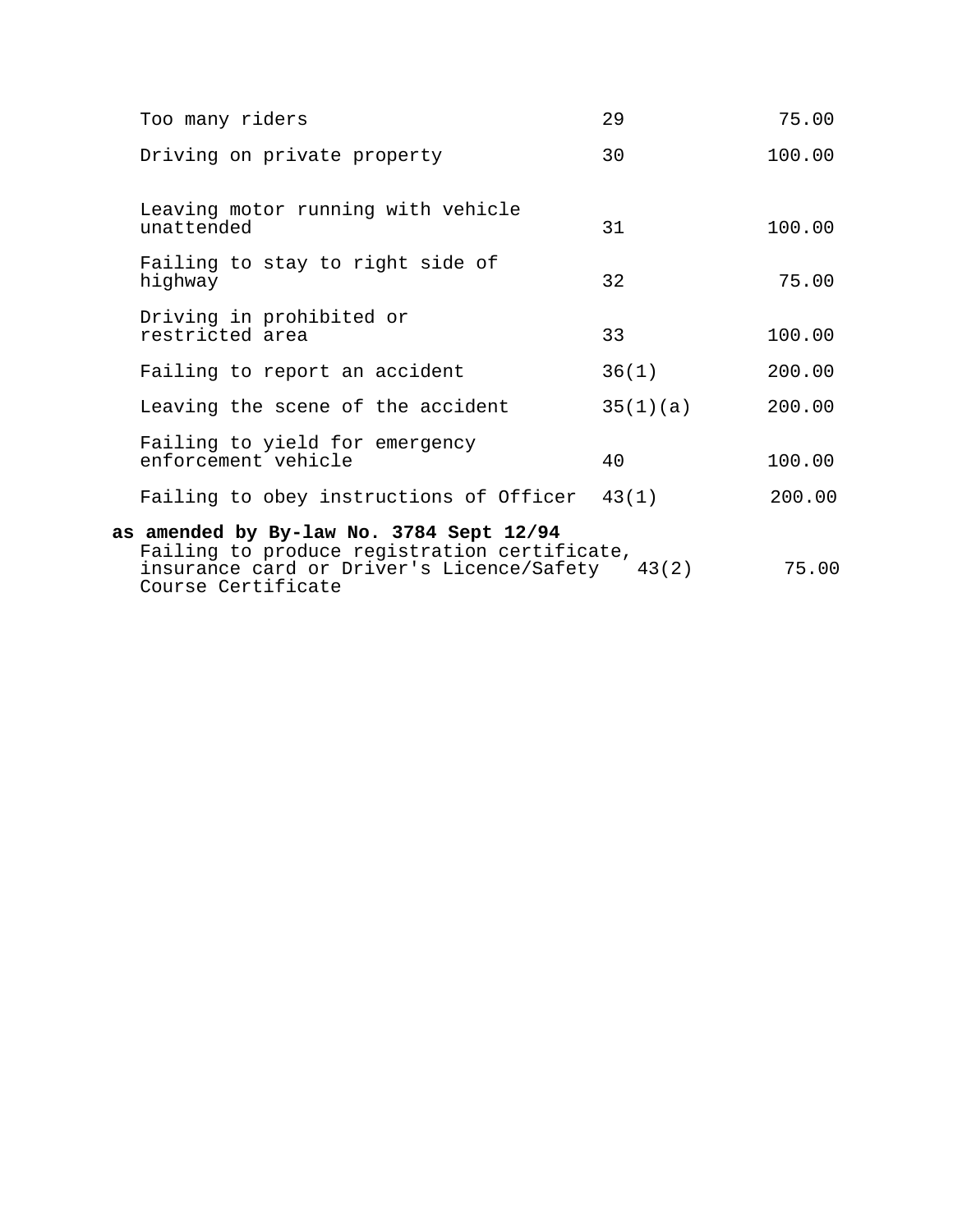**Schedule E amended by By-law No. 3729 Nov/93**

#### "**CITY OF YELLOWKNIFE Schedule "E" To By-law No. 3722**

- Zone "A" Includes the area bounded by, Highway No. 3, the Yellowknife Airport Reserve, the outer boundaries of the Kam Lake Industrial Park, the shoreline of Kam Lake, the Miramar Con Mine Reserve lands, that portion of Yellowknife Bay within an imaginary line from the Con Docks to the outermost point of land on Mosher, Jolliffe and Latham Islands, to the junction of the most northerly point of Fault Lake, and Highway Number 4. (See attached map)
- Zone "B" Includes the area of the Municipality of the City of Yellowknife; (See attached map)
	- a) not being a highway; and<br>b) not included within Zone
	- b) not included within Zone "A"